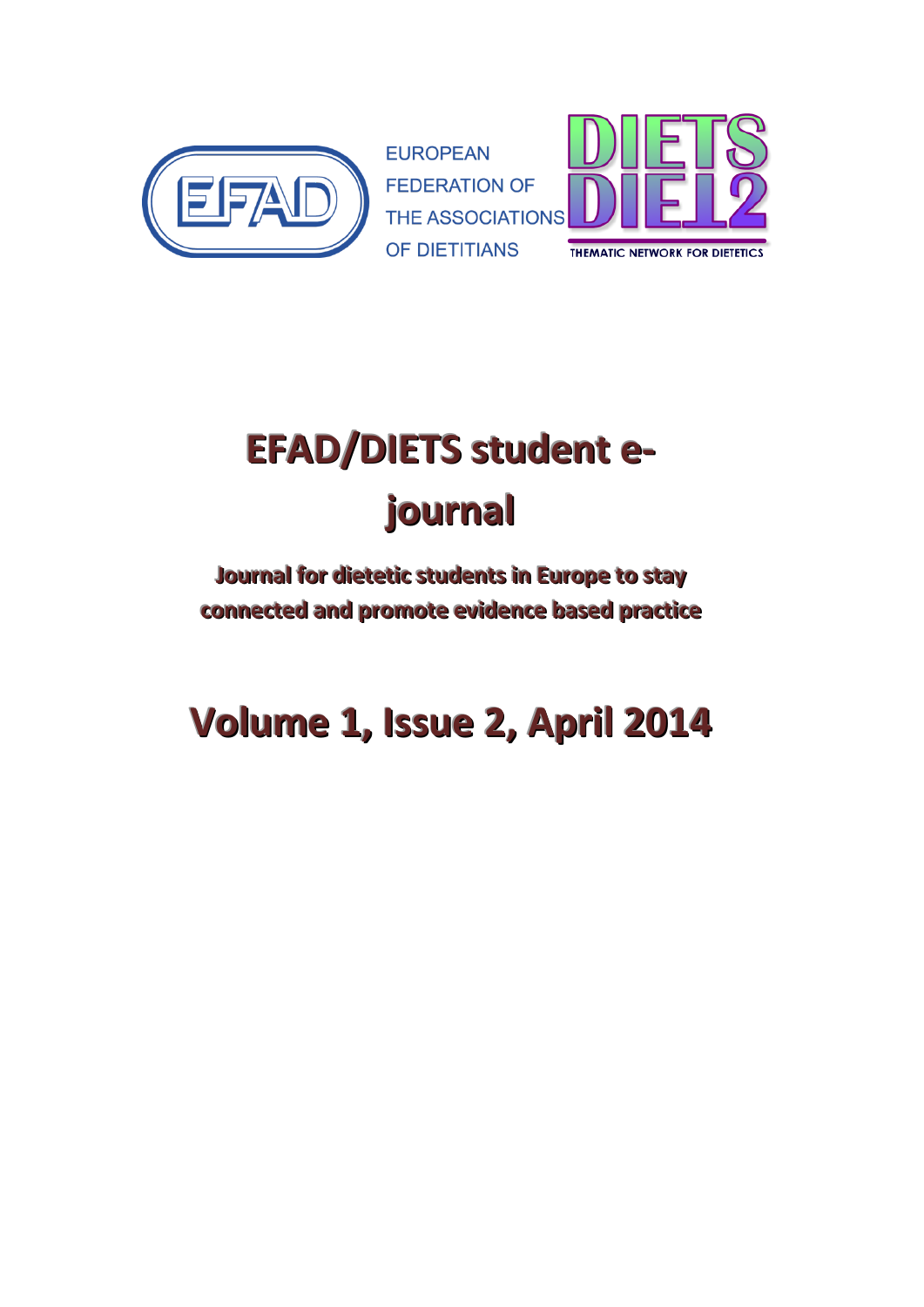#### **DIETS student e-journal**

#### **Editor:**

**Demosthenes B. Panagiotakos**, Harokopio University

#### **Editorial Board:**

**Nancy Babio**, University Rovira i Virgili **Manuela Konrand**, FH JOANNEUM University of Applied Sciences **Meropi Kontogianni**, Harokopio University **Anne de Looy**, University of Plymouth **Rocio Ortiz Moncada**, University of Alicante **Elisabeth Pail**, FH JOANNEUM University of Applied Sciences **Mary Yannakoulia**, Harokopio University

#### **Editor's assistants:**

Irene Bathrellou, Harokopio University Kalliopi Karatzi, Harokopio University

Reka Kegyes Bozo, EFAD Secretariat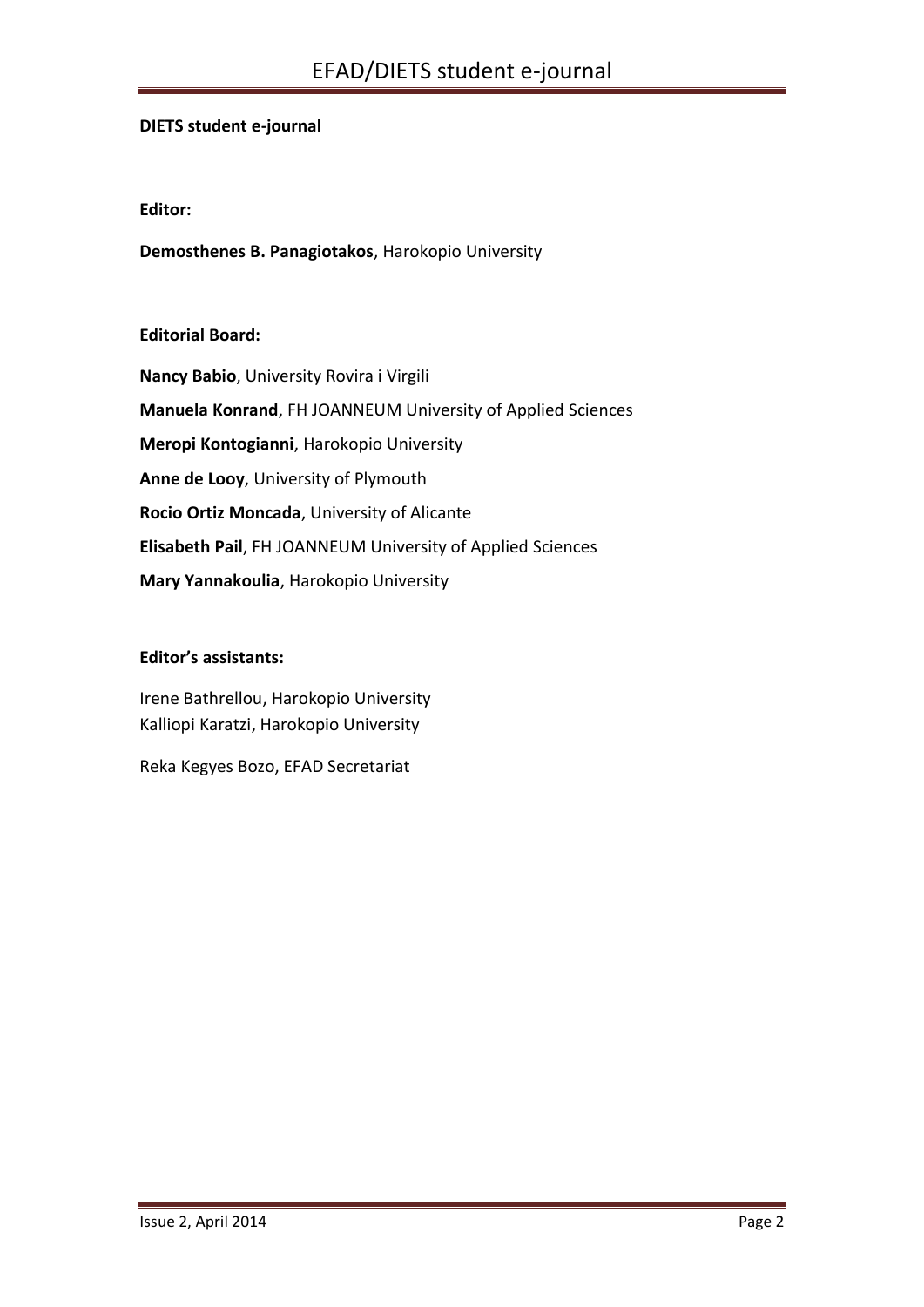# **CONTENTS**

| ANTHROPOMETRIC EVALUATION AND CHARACTERISATION OF THE EATING HABITS AND<br>PHYSICAL ACTIVITYOF 4TH YEAR SCHOOL CHILDREN FROM MAFRA MUNICIPALITY, PORTUGAL  5 |
|--------------------------------------------------------------------------------------------------------------------------------------------------------------|
| COMPARISON OF DIETARY INTAKE OF CHOLINE AND BETAINE IN A SAMPLE OF PATIENTS                                                                                  |
| THE ROLE OF COFFEE CONSUMPTION ON THE RISK OF DEVELOPING STROKE  9                                                                                           |
|                                                                                                                                                              |
| OVERWEIGHT IN BRAZILIAN AND AFRICAN IMMIGRANTS LIVING IN PORTUGAL -                                                                                          |
| EFFECT OF OIL, WHOLE WHEAT AND BEAN FLOUR SUPPLEMENTATION ON PHYSICAL AND                                                                                    |
| EVALUATION OF SALT IN SCHOOL MEALS AND CONSUMERS SALT PERCEPTION  17                                                                                         |
| DIETARY PATTERNS AND 10-YEAR INCIDENCE OF CARDIOVASCULAR DISEASE RISK: A                                                                                     |
| NUTRITION RISK SCREENING IN HOSPITALIZED PATIENTS THROUGH THE PROJECT                                                                                        |
| THE REAL NUTRITIONAL VALUE OF BREAD AND BAKERY PRODUCTS COMPARED IN THE                                                                                      |
| FOOD WASTE AND FOOD INTAKE ASSESSMENT IN A CATERING ESTABLISHMENT 24                                                                                         |
| FOOD INTAKE AND BODY COMPOSITION OF PORTUGUESE MIDDLE DISTANCE ATHLETES26                                                                                    |
| HIGH-PROTEIN, LOW-CARBOHYDRATE DIET SUPPORTS CLIMBING PERFORMANCE: A PILOT                                                                                   |
| COMPARISON OF PSYCHOLOGICAL THERAPIES AS A SUPPLEMENT TO THE NUTRITIONAL<br>MANAGEMENT INTERVENTION FOR OVERWEIGHT AND OBESITY: COGNITIVE BEHAVIORAL         |
| ANALYSIS OF GLUTEN CONTAMINATION IN SPECIAL DIETARY-USE GLUTEN-FREE PRODUCTS                                                                                 |
| IN VITRO ASSESSMENT OF SURVIVAL TO GASTROINTESTINAL TRACT OF PROBIOTIC                                                                                       |
| HEALTHY FOOD MADE EASY: AN EVALUATION OF ITS EFFECTIVENESS AS A PEER-LED                                                                                     |
| DESIGN OF A FOOD SAFETY SYSTEM BASED ON HAZARD ANALYSIS AND CRITICAL CONTROL                                                                                 |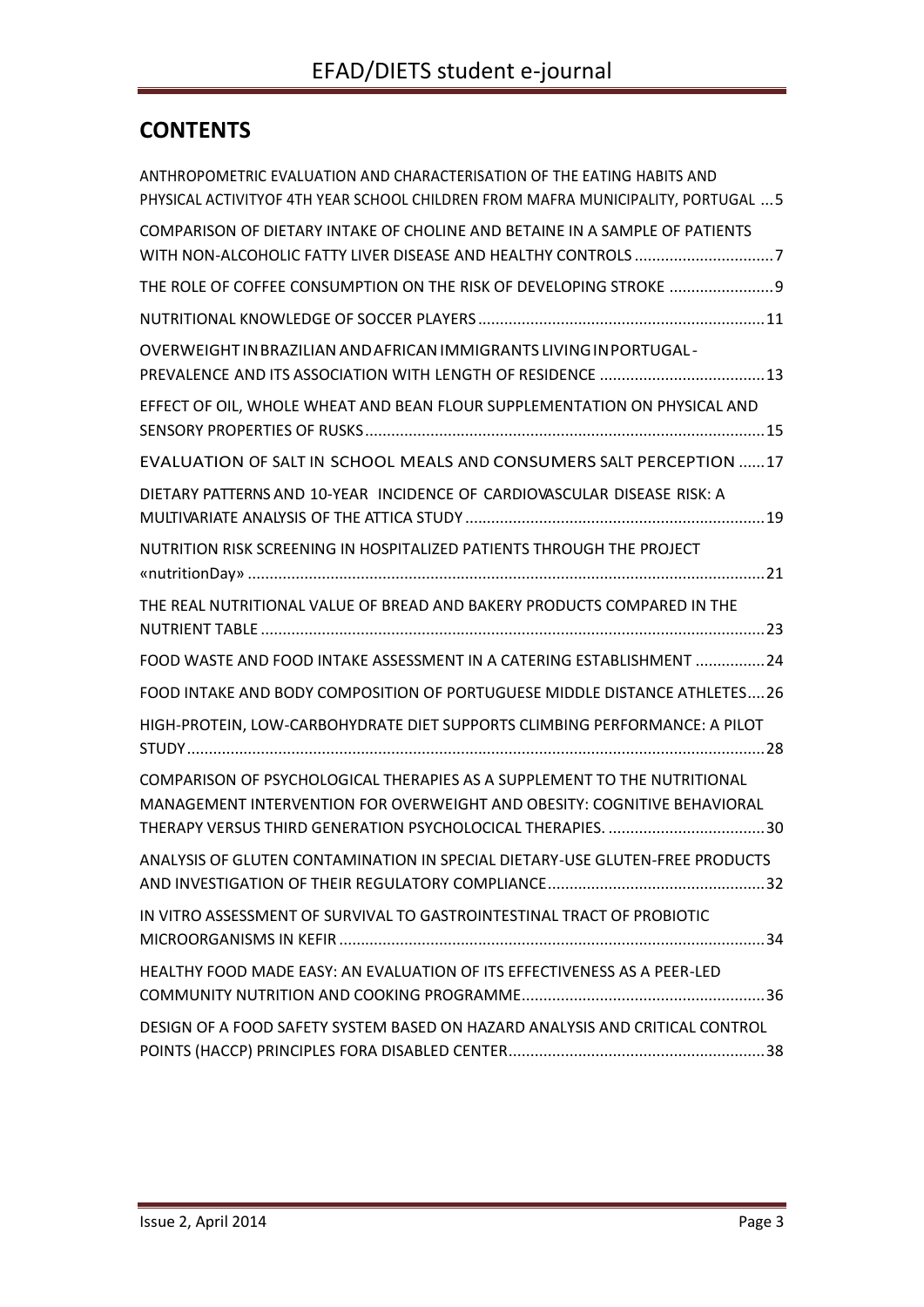# **Editorial**

It gives us great pleasure to write the second editorial and welcome to the DIETS Student e-journal. This journal was conceived for three reasons. Firstly, because dietetic students wanted to know what other students are researching in Europe. Secondly, because dietetics professes to be an evidence based profession and where better to look for evidence than in our Higher Education Institutions, where students are developing their expertise? And, finally, because dietetics and future dietitians do have a significant contribution to make to improving the food choice and nutritional health of European citizens and this needs to be acknowledged and shared.

We have been delighted at the response to calls for projects completed within the past year by undergraduate and students working at master's level. The diversity is quite outstanding, with contributions from Austria, Belgium, Greece, Hungary, Ireland, Portugal and Spain. Topics cover a wide range of nutrition and dietetics science, from clinical, including non-alcoholic fatty liver disease, anthropometry, and nutritional risk to sports nutrition and catering. Students undertake a variety of projects, but all are designed to help them understand the principles of research methodologies and bioethics.

Each submission has been reviewed by members of the editorial team and external reviewers and we are grateful to them for their commitment to careful reading and subsequent feedback to the students and their supportive academic teams. The ejournal signifies commitment and also acknowledges the research expertise of the academic staff who support their students and their willingness to engage in driving up standards through peer review.

The future plan is to have two issues a year of the Student e-journal, hosted by the European Federation of the Associations of Dietitians (EFAD) now that DIETS funding has ended and to go onto encouraging students of dietetics (of which all of us are to some extent) to continue to share their interests and expertise.

We hope you enjoy, find encouragement and stimulation in this second edition.

**Anne E de Looy** President of EFAD Professor of Dietetics Network Coordinator DIETS2 University of Plymouth, UK

#### **Demosthenes B Panagiotakos**

Associate Professor in Biostatistics-Epidemiology of Nutrition Editor, DIETS Student e-journal Harokopio University, Greece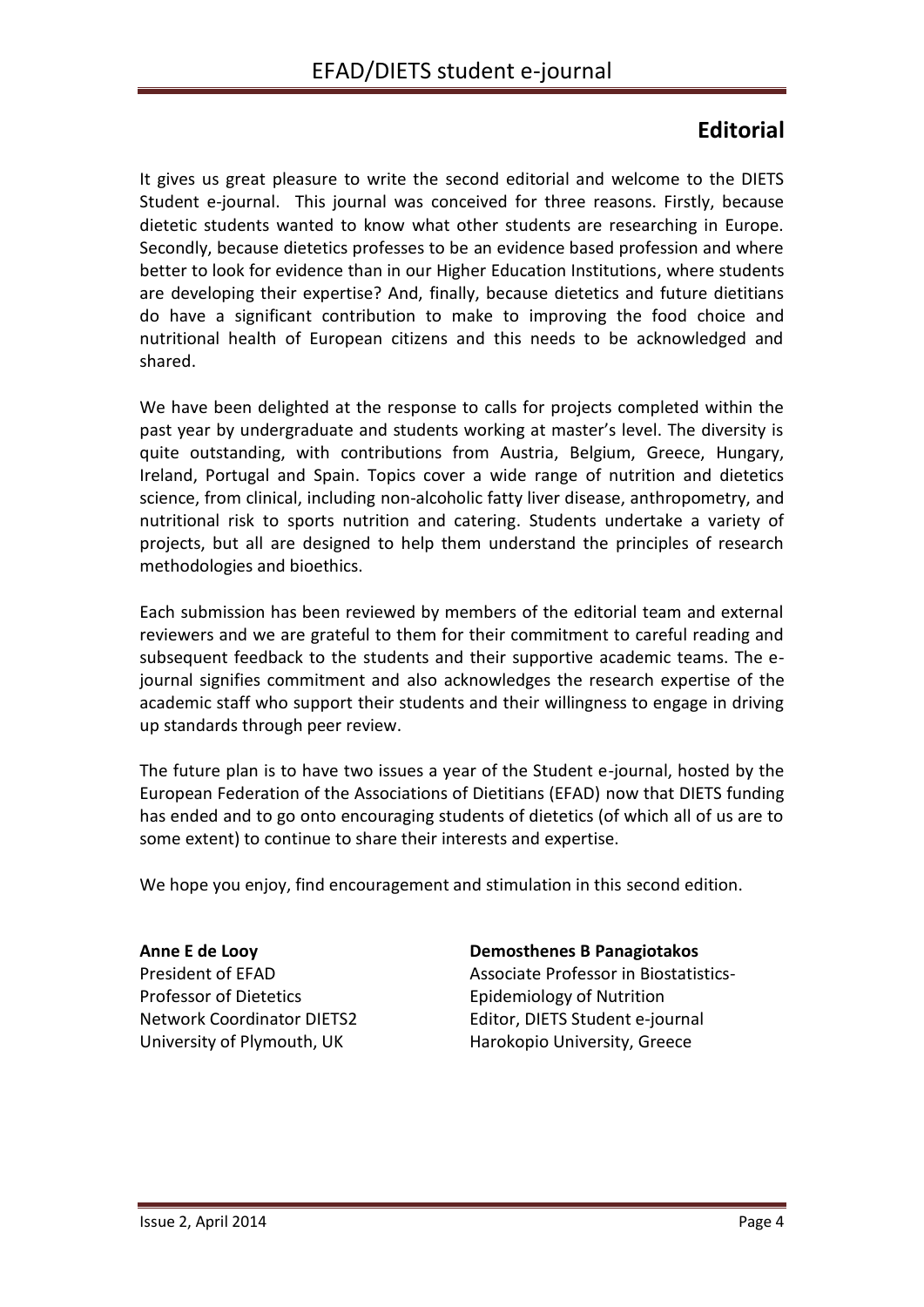# <span id="page-4-0"></span>**ANTHROPOMETRIC EVALUATION AND CHARACTERISATION OF THE EATING HABITS AND PHYSICAL ACTIVITYOF 4TH YEAR SCHOOL CHILDREN FROM MAFRA MUNICIPALITY, PORTUGAL**

## **Author(s) name**: Joana Faustino

**Institution**: Lisbon School of Health Technology, Degree in Dietetics and Nutrition

# **Author(s) contact details**: [joana.c.faustino@gmail.com](mailto:joana.c.faustino@gmail.com)

**Introduction:** Childhood obesity results from a multiple factors. Is influenced mainly by everyday life habits. Childhood obesity is a major public health problem so is crucial to understand the related factors. As such, the present study aims to evaluate the prevalence of overweight in 4th year school children from Mafra municipality, Portugal, and characterize their dietary and physical activity habits.

**Methods:** Anthropometric measurements (weight, height and waist circumference) were carried in 740 children. Was applied dietary habits and physical activity questionnaire. The nutritional status was categorized using the percentile curves of the World Health Organization.

**Bioethics:** Ali children had parental or responsibility person permission to participate in this study.

**Results:** From the 740 children evaluated, there were 388 (52.4 %) boys and 352 (47.6 %) girls between 9 and 13 years old. The total prevalence of overweight was 35.4 %, of which 22.8 % was pre obese and 12.6 % obese. Males contribute more to that prevalence with 37.9 % (23.7 % pre obese and 14.2 % obese) of overweight. The girls prevalence was 32.7 % (21.9 % pre obese and 10.8 % obese) of overweight. Importantly, it was found that 13.6 % (101) was in the waist circumference percentile of ≥P90.

Regarding their dietary habits, there is a high consumption of sugar drinks and sweets, and low consumption of fruit, vegetables and fish. In general, females had better eating habits than males. Strikingly, it was found that the obesity children consume less sweet, sugar drinks and fast-food and consume more fish and salad that other nutritional status groups (p<0.05).

In what refers to sporadic physical activity, was identified that the average number of energy spending periods is  $6.2 \pm 2.9$  times per week. However, they spent  $1.5 \pm 0.76$  hours per day in sedentary activities. The main sedentary activity was the watching TV. On average, the boys spend more time in physical activity than girls and are the same for sedentary activities (p=0.085; p=0.00). As expected, the obesity children had a lower frequency of physical activity and spend, on average, more time in sedentary activities than the other children (p=0.933;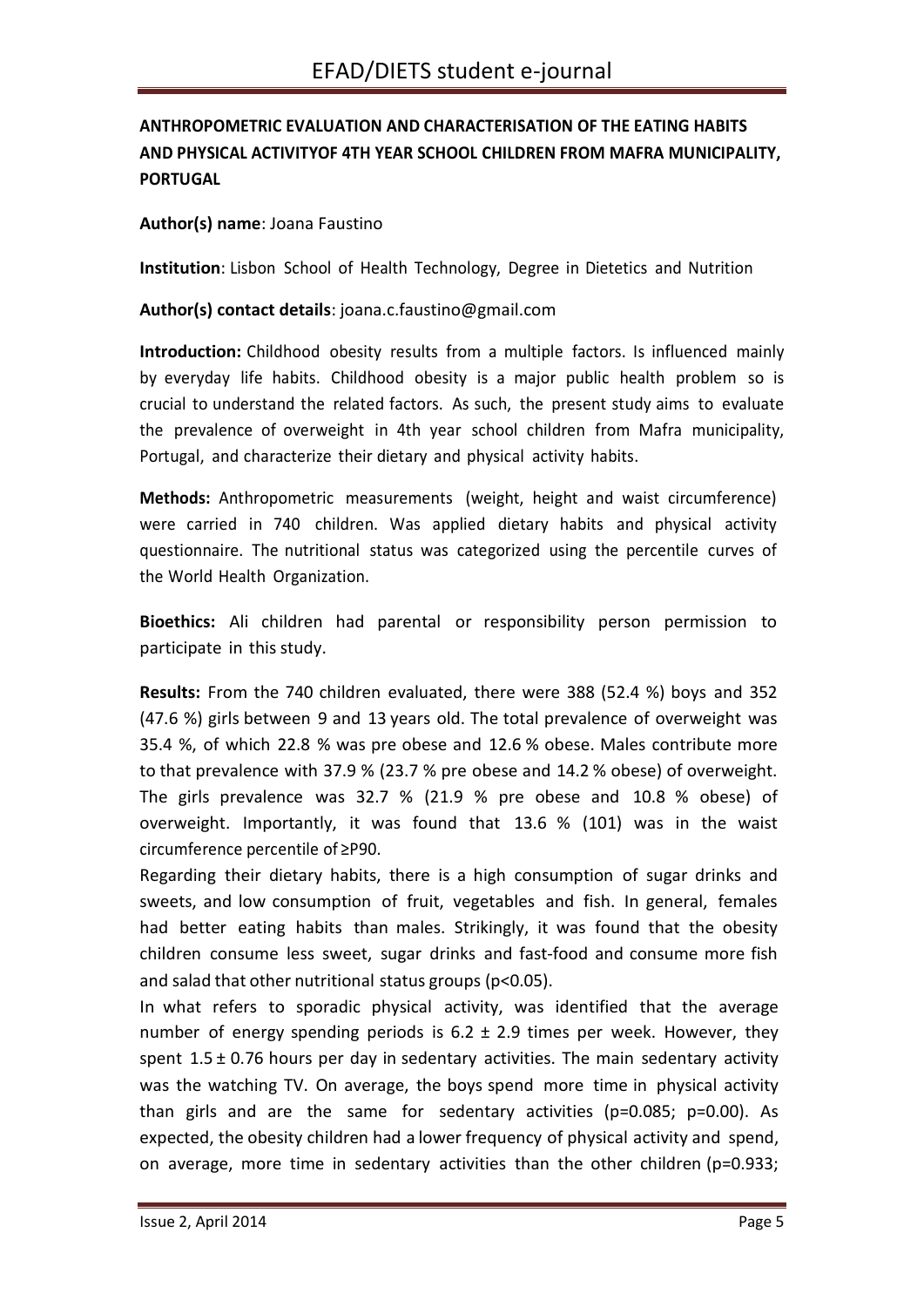# p=0.041).

**Discussion:** In general, the prevalence of overweight is lower than what was reported in previous similar Portuguese studies. However, it appears that Portugal needs more studies that using the WHO body mass index percentiles curves m order to permit more results comparability at national level. These results are relevant to the establishment of priorities for intervention, especially in the matter of food education and awareness, and encourage children to practice physical activity.

# **Conflicts of interest & Acknowledgements:**

The author declares no conflicts of interest.

The author acknowledges to Camara Municipal de Mafra (Mafra municipality), Mafra, Portugal.

# **Key References:**

- Sousa J. Obesidade Infanto-Juvenil em Portugal Associacao com os Habitos Alimentares, Atividade Física e Comportamentos Sedentários dos Adolescentes Escolarizados de Portugal Continental. *Ediroes Colibri* - *Instituto Politécnico de Lisboa.* Lisboa: 2011.
- Sardinha L, et al. Prevalence of overweight and obesity among Portuguese youth: A study in a representative sample of 10-18-year-old children and adolescents. International Journal of Paediatric Obesity. 2010; 1-5.
- Lopes HMS. Diagnostic accuracy of CDC, IOTF and WHO criteria for obesity classification, in a Portuguese school-aged children population [dissertation]. Porto: Universidade do Porto; Janeiro 2012.
- Albuquerque D, et al. Assessment of Obesity and Abdominal Obesity among Portuguese Children. Acta Média Portuguesa. 2012; 25(3): 169-173.
- World Health Organization. Child growth standards. [Internet] [Cited <sup>2013</sup> Jun 24]. Available from: [httQ://www.who.int/childgrowth/en/.](http://www.who.int/childgrowth/en/)
- Matos M, et al. Relatório Preliminar HBSC <sup>2006</sup> Indicadores de Saúde dos Adolescentes Portugueses. 2006. [Internet] [Cited 2013 Jul 30]. Available from: [httQ://www.fmh.u](http://www.fmh.u/) tl.Qt/aventurasocial/Qdf/Indicadores de Saude.Qdf.

**Key Words**: children, overweight, eating habits, physical activity habits, Portugal.

**Contributors**: Joana Sousa, Filipa Simoes, Elisabete Carolino, Lino Mendes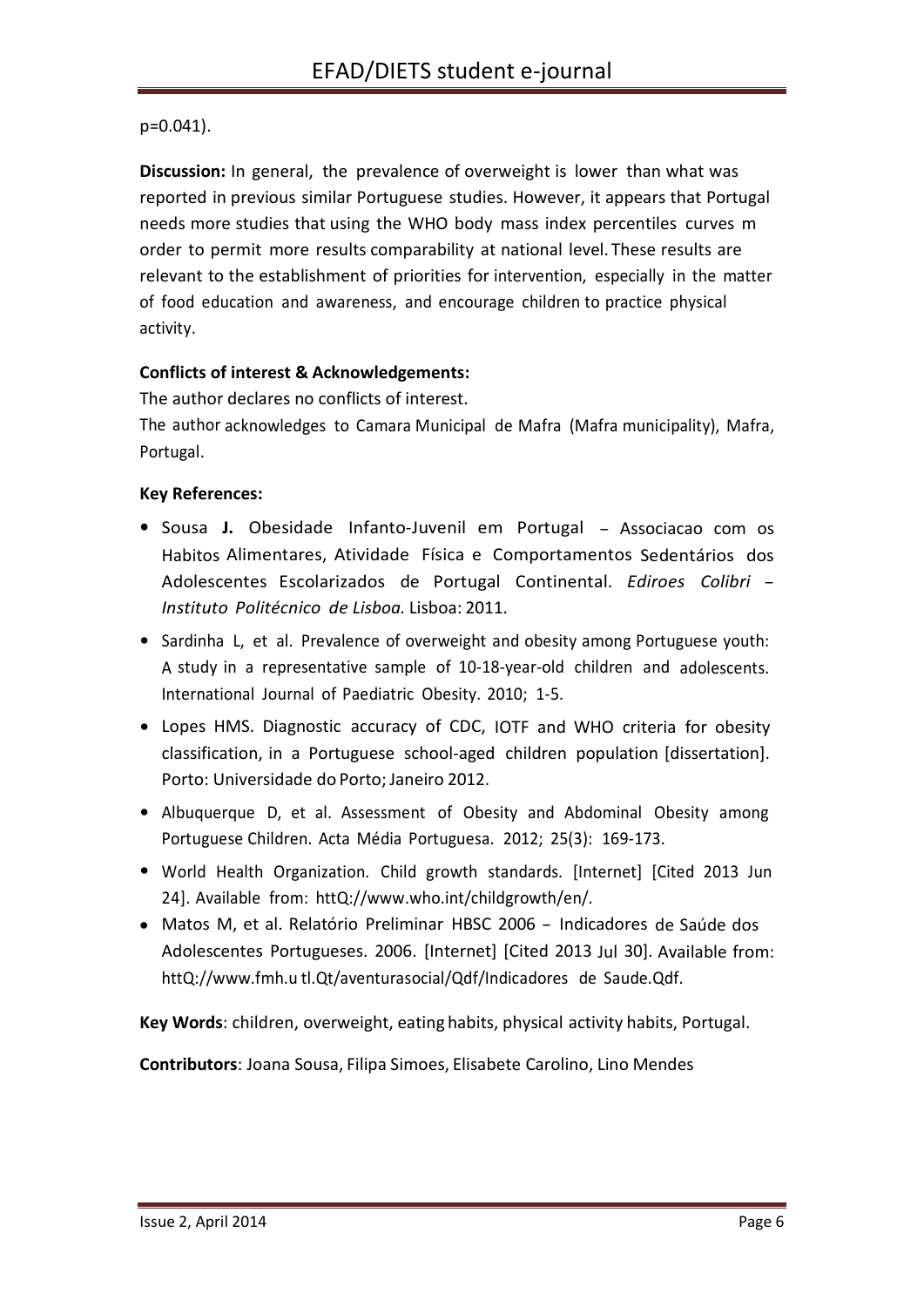# <span id="page-6-0"></span>**COMPARISON OF DIETARY INTAKE OF CHOLINE AND BETAINE IN A SAMPLE OF PATIENTS WITH NON-ALCOHOLIC FATTY LIVER DISEASE AND HEALTHY CONTROLS**

**Author(s) name**: Mihaela Zabulica

**Institution**: Department of Nutrition & Dietetics, Harokopio University, Athens, Greece

**Author(s) contact details**: miza2586@student.su.se

**Introduction**: Non alcoholic fatty liver disease (NAFLD) covers a wide range of liver disorders from steatosis to nonalcoholic steatohepatitis and cirrhosis. The increased prevalence of the disease and its association with other pathological conditions, such as type II diabetes, metabolic syndrome and cardiovascular diseases, make NAFLD an interesting field for study. The implication of several environmental factors in the occurrence and progression of NAFLD has been investigated, and dietary habits are amongst them. Data from epidemiological and clinical studies support association between choline and betaine intake and the risk of developing NAFLD. Dietary intake of these nutrients may affect the proper liver function; betaine mainly through the metabolism of homocysteine and choline through oxidation of fatty acids. The aim of this study is the evaluation and comparison of the dietary intake of betaine and choline between patients with NAFLD and healthy controls.

**Methods:** The study sample was comprised of 58 NAFLD patients and 58 healthy controls matched with the patients according to gender, age and body mass index. Dietary intake was assessed with three 24-hour dietary recalls, and these were used to calculate the intake of betaine and choline. Furthermore, personal history and physical activity habits were recorded and anthropometric parameters and blood biochemical markers' concentrations were measured. For 25 of the patients liver biopsies were also available. Student t-test, Mann-Whitney U-test, Pearson's correlation and logistic regression were used for the conduction of the statistical analysis. Data were analyzed with SPSS v18.0.

**Bioethics:** This thesis was approved by the Ethics Committee of the Hippokration General Hospital of Athens and by the Ethics Committee of Harokopio University and was carried out in accordance with the Declaration of Helsinki.

**Results:** The evaluation of participants' anthropometric characteristics and dietary habits revealed significant differences, between the two groups, in the waist circumference (p = 0.03), level of abdominal fat ( $p = 0.008$ ) as assessed by abdominal bioelectrical impedance analysis, and the consumption of starchy products ( $p = 0.03$ ). There was no difference in dietary betaine and choline intake between the two groups, as well as between patients with simple steatosis and patients with steatohepatitis. The percentage of patients and controls who covered the adequate intake (AI) of choline were remarkably low and the lowest was observed in male patients (2,9%).

Positive correlations were observed between betaine intake and adiponectin ( $r = -0.223$ ,  $p =$ 0,02) and interleukin-8 (IL-8) ( $r = -0.193$ ,  $p = 0.04$ ), as well as between choline intake and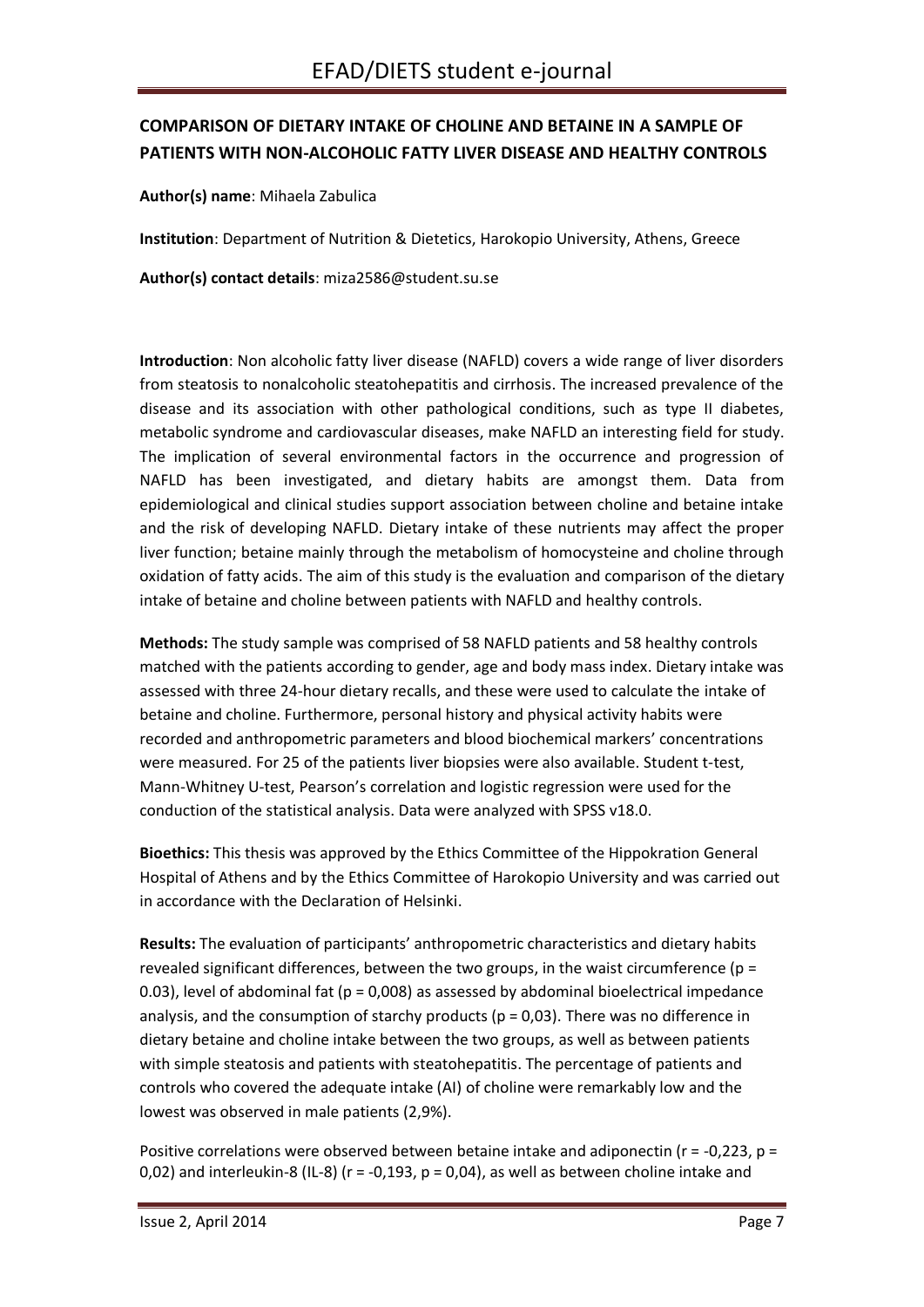adiponectin ( $r = -0.229$ ,  $p = 0.001$ ) and C-reactive protein (CRP) ( $r = -0.223$ ,  $p = 0.02$ ). Finally, dietary intake of betaine and choline was not significantly associated with the presence of NAFLD in multivariate logistic regression models.

**Discussion:** According to this epidemiologic study, there were no significant differences in dietary intake of betaine and choline between patients with NAFLD and healthy controls. The results from the present study should be confirmed by other studies with larger samples.

#### **Conflicts of interest & Acknowledgements**:

The author declares no conflicts of interest.

#### **Key References**:

- Guerrerio, A.L., et al., Choline intake in a large cohort of patients with nonalcoholic fatty liver disease. Am J Clin Nutr, 2012. 95(4): p. 892-900.
- Choline Metabolism Provides Novel Insights into Non-alcoholic Fatty Liver Disease and its Progression Karen D. Corbin and Steven H. Zeisel University of North Carolina at Chapel Hill, Nutrition Research Institute, Kannapolis, North Carolina, USA
- Abdelmalek, M.F., et al., Betaine for nonalcoholic fatty liver disease: results of a randomized placebo-controlled trial. Hepatology, 2009. 50(6): p. 1818-26.

**Key Words**: non-alcoholic fatty liver disease, betaine, choline, diet

**Contributors**: M. Georgoulis, N. Tileli, A. Margariti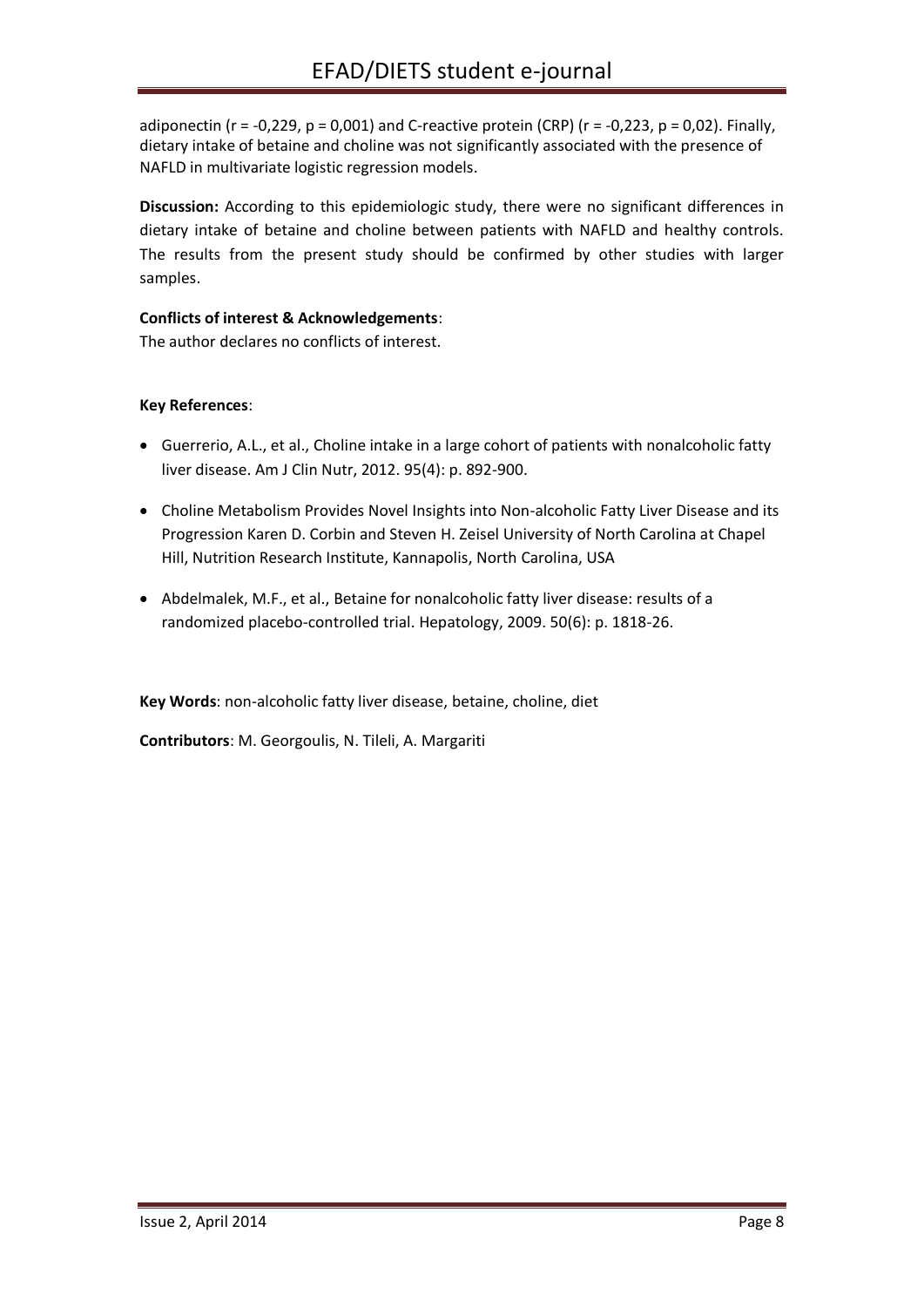#### <span id="page-8-0"></span>**THE ROLE OF COFFEE CONSUMPTION ON THE RISK OF DEVELOPING STROKE**

**Author name**: Asimenia Kouroupi

**Institution**: Department of Nutrition and Dietetics, Harokopio University, Athens

**Author contact details**: Nestou 15, Athens, 12244, Greece; Tel: +306986813841; e-mail: [s\\_kouroupi@yahoo.com](mailto:s_kouroupi@yahoo.com)

**Introduction:** Coffee intake on the risk of coronary heart disease has already been studied. However, the effect of coffee consumption on stroke development remains not well understood. The purpose of this work was to investigate the relation between coffee consumption and stroke in Greek population.

**Methods:** A multi-centred, case-control study was conducted during 2009-2010. The study included 250 patients with a first stroke event (77±9 years, 56% men) and 250 age-sex matched controls (73±9y, 56% men). The data were collected from two Hospitals in Athens and the University Hospital of Ioannina. The information obtained from participants included socio-demographic and anthropometric characteristics, lifestyle habits (i.e., physical activity, smoking), nutritional and psychological assessment and medical history. Regarding coffee drinking, volunteers were asked about the frequency of coffee consumption, the daily number of cups consumed, the kind and type of coffee, the addition of sugar or substitute, and the amount of sugar and coffee per cup. The statistical analysis included analysis of descriptive features and characteristics associated with coffee consumption and the development of multiple logarithmic regression models.

**Bioethics:** The study has been approved by the Scientific Committee of Cardiology Clinic of Medical School of Ioannina University and was conducted according to the principles of the Helsinki Declaration (1989). Before collecting the information, the participants were informed for the purposes and the procedures of the study and gave their written consent.

**Results:** Crude analysis revealed that consumption of 0-1 cup of coffee per day compared to no-consumption was associated with 52.8% lower likelihood of having a stroke event (Odds Ratio (OR): 0.47, 95%Confidence Interval(CI): 0.25 - 0.89). However, after adjustment for possible confounding factors (age, sex, BMI, physical activity, smoking, family history of cardiovascular disease, hypertension, hypercholesterolemia, diabetes mellitus), the aforementioned relationship did not remain significant, suggesting a potential mediating effect. Added sugar was associated with 31.3% higher likelihood of stroke (OR: 1.313, 95%CI: 1.001-1.722) for each additional tablespoon added to coffee. Among different kinds and types of coffee, only Turkish (OR: 0.584 95%CI: 0,348-0,981) and light coffee (OR: 0.491 95% CI: 0,264-0, 913) seemed to act protectively, but the relationship was, again, mediated as other factors were included in the model.

**Discussion:** The present work stated a hypothesis that daily consumption of up to 1 cup of coffee, especially the Turkish and light one, with little or no added sugar may associated with a reduction of the risk of stroke.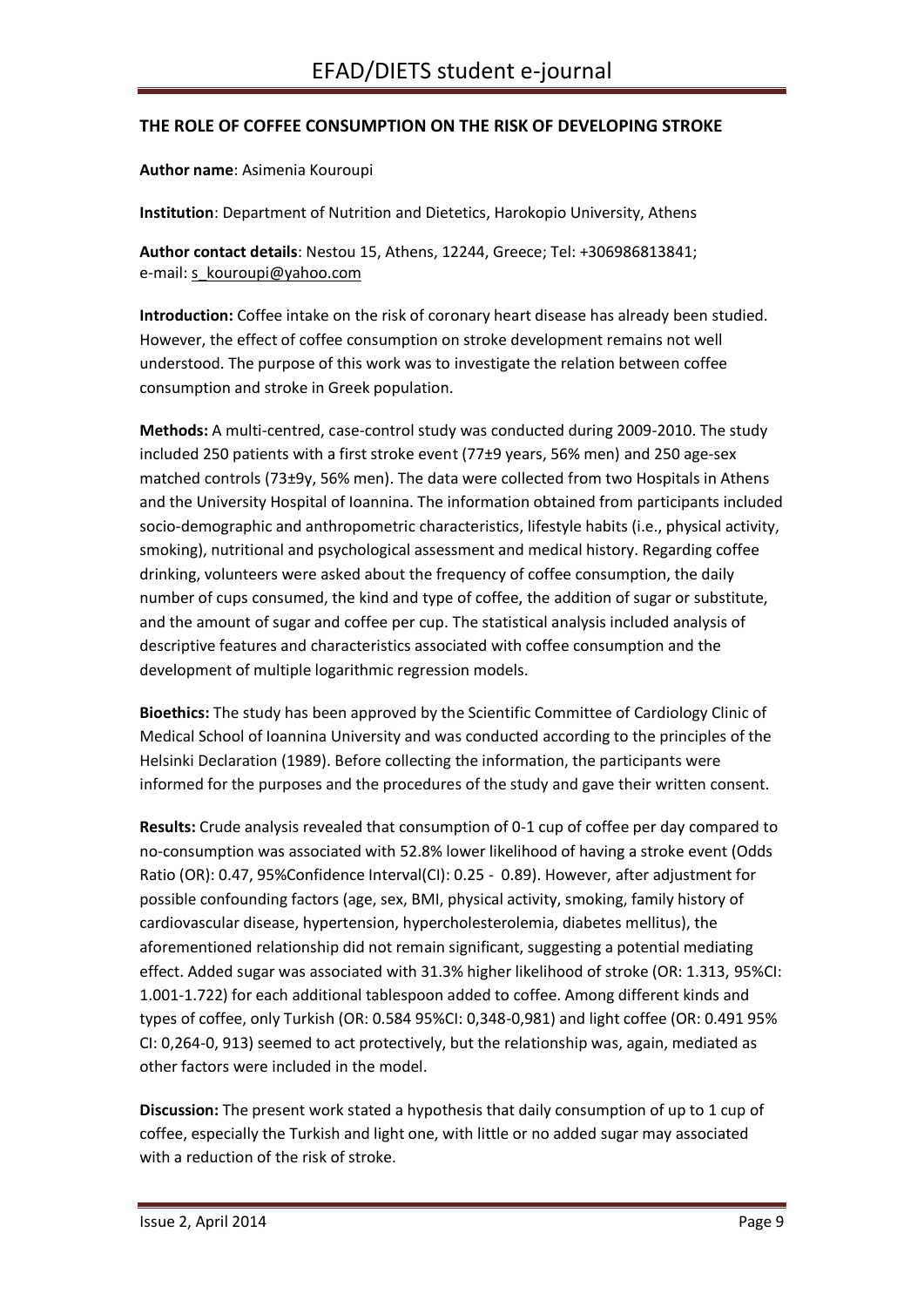#### **Conflicts of interest & Acknowledgements:**

The authors had no conflicts of interest and the present study did not receive any financial support.

#### **Key References**:

- Larsson SC, Orsini N. Coffee consumption and risk of stroke: a dose-response metaanalysis of prospective studies. Am J Epidemiol. 2011;174:993-1001.
- Panagiotakos DB, Pitsavos C, Zampelas A, Zeimbekis A, Chrysohoou C, Papademetriou L, Stefanadis C. The association between coffee consumption and plasma total homocysteine levels: the "ATTICA" study. Heart Vessels. 2004;19:280-6.
- Siasos G, Oikonomou E, Chrysohoou C, Tousoulis D, Panagiotakos D, Zaromitidou M, Zisimos K, Kokkou E, Marinos G, Papavassiliou AG, Pitsavos C, Stefanadis C. Consumption of a boiled Greek type of coffee is associated with improved endothelial function: the Ikaria study. Vasc Med. 2013;18:55-62.

**Key Words**: coffee consumption, stroke, risk, epidemiology

**Contributors:** Kastorini CM, Milionis H, Simeopoulou M, Efthimiou V, Trihia E, Nikolaou V, Vemmos K, Goudevenos J, Panagiotakos DB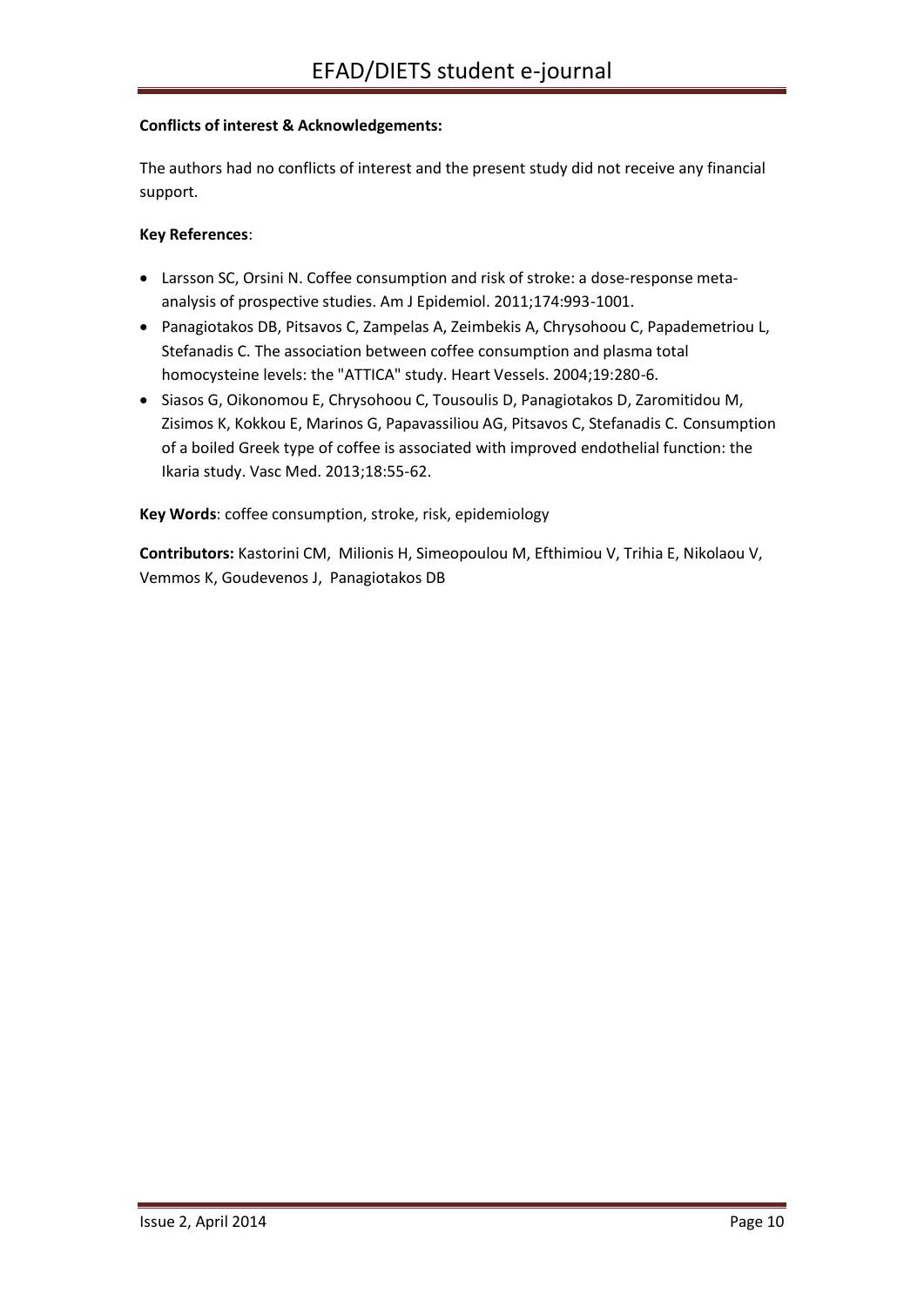#### <span id="page-10-0"></span>**NUTRITIONAL KNOWLEDGE OF SOCCER PLAYERS**

**Author name**: Pieter-Jan Du Pont

**Institution**: Plantijn University College, Antwerp, Belgium

**Author contact details [pieterjandupont@gmail.com](mailto:pieterjandupont@gmail.com)**

**Introduction**: Food intake is known to have an important influence on sport performance. Soccer is a glycogen-depleting activity and carbohydrate intake should be optimized to maintain adequate glycogen stores. Nutritional knowledge is an important determinant of dietary habits.

This study aims to compare the nutritional knowledge and awareness of its impact for optimal sports performance between professional soccer players and amateur soccer players.

**Methods:** The participants to this study were aged between 16 and 36 with various level of education. A validated questionnaire was completed by 100 professional male soccer players (age 25,4  $\pm$  4,2 y) and 100 amateur male soccer players (age 23,4  $\pm$  4,6 y) from different provinces in Belgium (Antwerp, East Flanders and Flemish Brabant). The professional players belonged to five primary division soccer clubs and one secondary division club; amateur players belonged to fifteen different soccer clubs. The questionnaire consisted of 45 multiple choice questions and 2 open questions, was available in three different languages (Dutch, English and French) and was completed in the presence of a graduating dietetic student.

**Results:** On average, professional soccer players scored 18,4 ± 5,2 questions out of 39 multiple choice questions correctly. Lowest score was 6, whereas the highest score was 30, indicating a diverse nutritional knowledge between players. Amateur players' scores ranged between 11 and 32, and therefore also varied considerably, but their score on average was 19,5  $\pm$  4,3 which was significantly higher than professional players' score (+2,1; p<0,05) On the other hand, 70% of the professional players versus 47% of the amateur players believed they consisted of sufficient nutritional knowledge for optimal sport performances. Furthermore, 92% of the professional players and 71% of the amateur players indicated to believe that specific sport nutrition is essential for optimal sport performance. Level of education did not have a significantly effect on the nutritional knowledge of both professional and amateur players.

**Discussion:** Although actual eating behaviour wasn't examined in this study, these results indicate that nutritional knowledge of soccer players might be insufficient to result in optimal sport performance. Professional soccer players in particular could be targeted to improve nutritional knowledge in order to contribute to their sport performance.

**Conflicts of interest & Acknowledgements**: No conflict of interest or ethical issue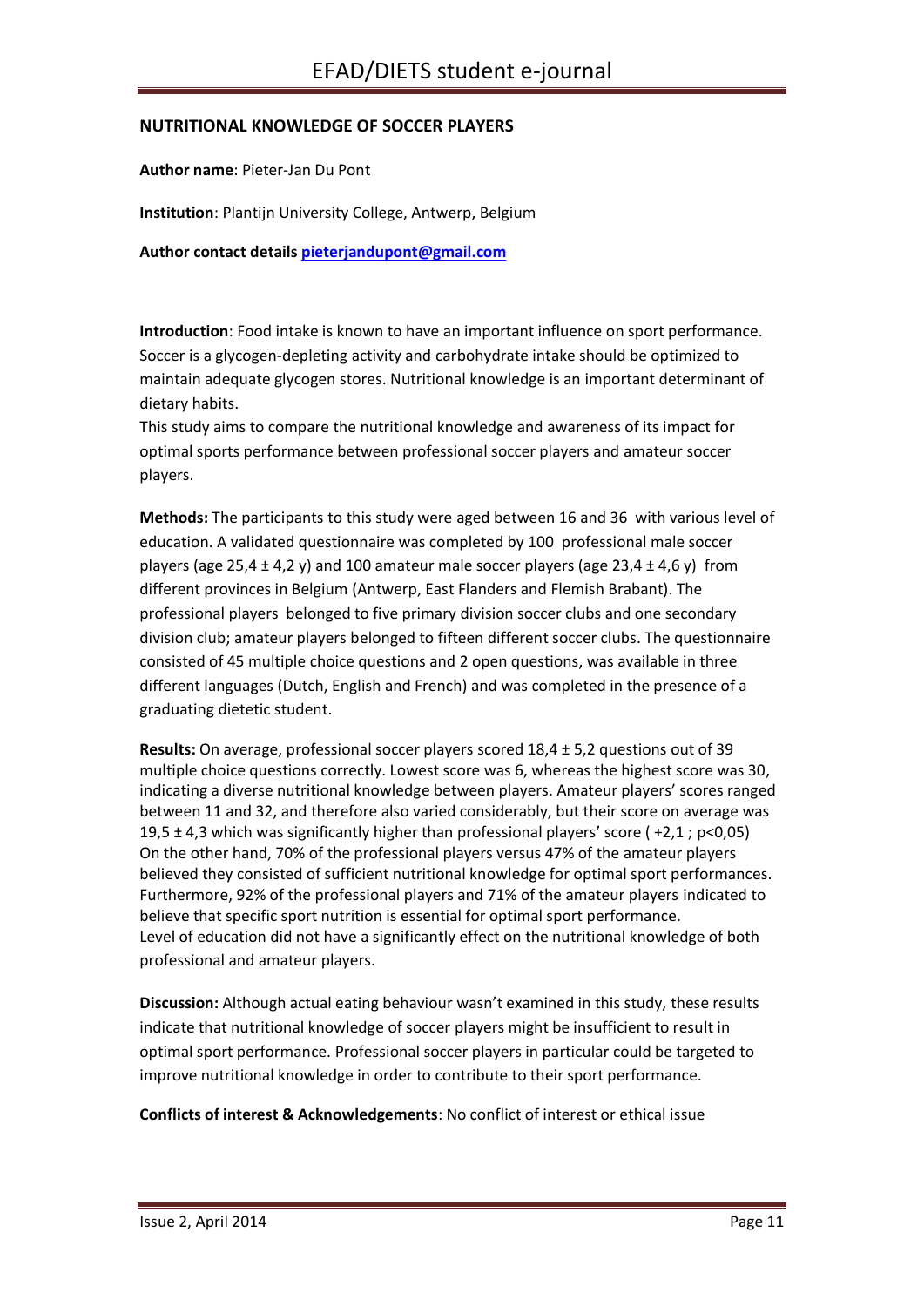#### **Key references**:

- Abdullnaser T. Abdullah, , Yaser Mal-Allah1 *Nutrition information sources of female athletes at a girls' sports club in Kuwait: An exploratory study of sources, usefulness, accessibility, and obstacles.* The International Information & Library Review Volume 43, Issue 1, March 2011: 43–52
- Jonnalagadda S.S., Rosenbloom C.A., Skinner R.*Dietary practices, attitudes, and physiological status of collegiate freshman football players.* J Strength Cond Res. 2001 Nov;15(4):507-13.
- Ono M, Kennedy E, Reeves S, Cronin L. *Nutrition and culture in professional football. A mixed method approach.* Appetite.2012 Feb;58(1):98-104
- Russell M, Pennock A. *Dietary analysis of young professional soccer players for 1 week during the competitive season*. J Strength Cond Res. 2011 Jul;25(7):1816-23.
- Vanata D.F., Sanders G.J., Peacock C. *Nutritional Knowledge Relating to Actual Caloric Intake of Ncaa Division II Collegiate Football Players.* Journal of the American Dietetic Association Volume 109, Issue 9, Supplement: page A95, September 2009
- Weymans, D. *Onderzoek naar de nutritionele kennis van voetbalspelers op zowel professioneel als amateurniveau.* 2008. Master thesis. VUB

**Key words**: nutritional knowledge – soccer - professional players - amateur players – sport nutrition

**Contributors**: *Pieter-Jan Du Pont*: dietetic student (graduated July 2013) performed all research and data analysis; *Ingrid Aerts and Koen Vanherle*: teachers at Artesis Plantijn University College, thesis supervisor; *Veerle Van Vlaslaer*: head of Nutrition and Dietetics course at Artesis Plantijn University College, Antwerp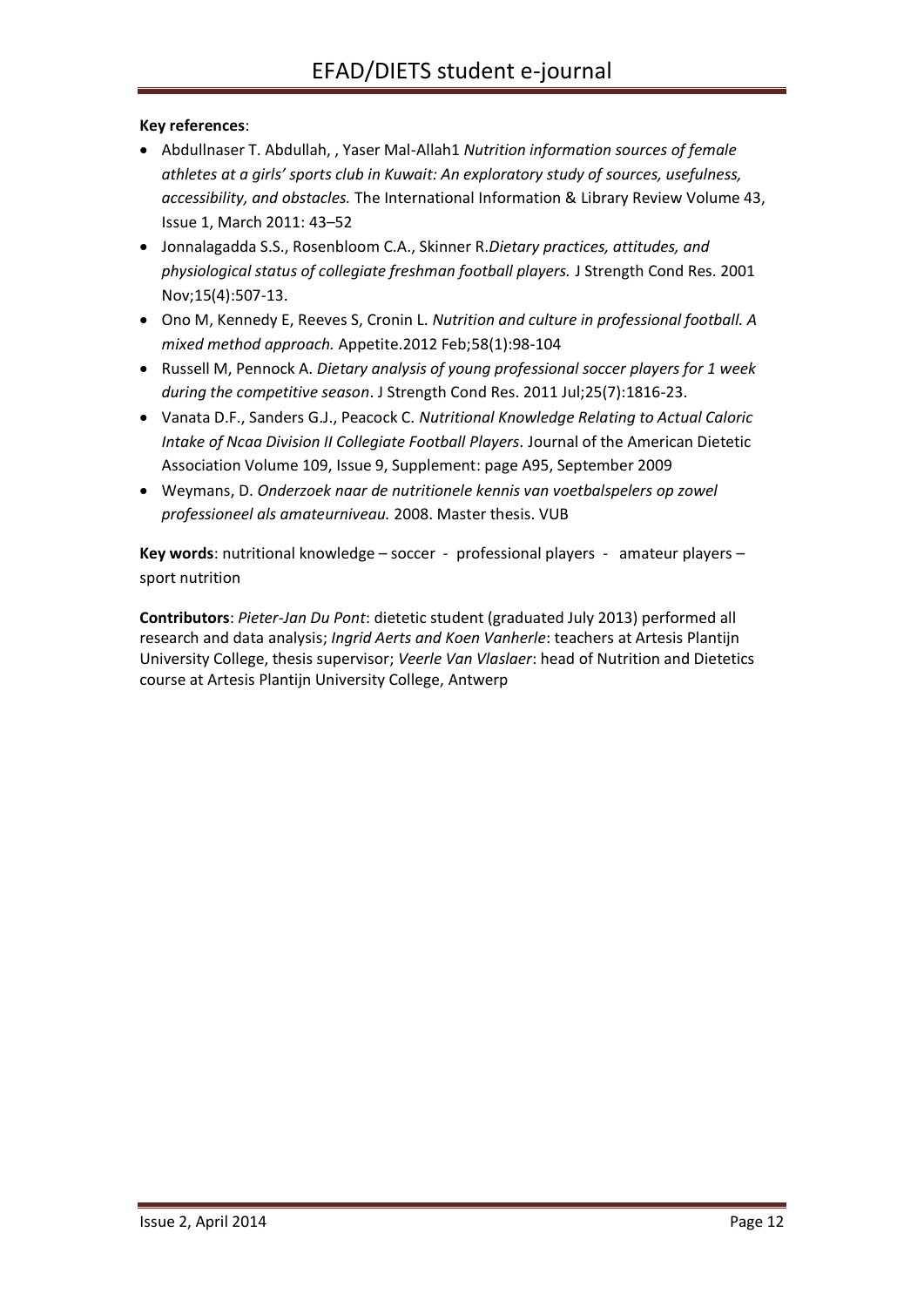# <span id="page-12-0"></span>**OVERWEIGHT INBRAZILIAN ANDAFRICANIMMIGRANTS LIVINGINPORTUGAL - PREVALENCE AND ITS ASSOCIATION WITH LENGTH OF RESIDENCE**

**Author(s) name**: Beatriz Goulao

**Institution**: Faculty of Medicine, University of Lisbon

#### **Author(s) contact details**[: beatriz.goulao@gmail.com](mailto:beatriz.goulao@gmail.com)

**Introduction:** Past research has shown a positive association between length of residence in the host country and body mass index, in immigrant populations. lnPortugal, immigrants represent 4.3% of the overall population and their overweight prevalence is unknown. The main goal was to estimate overweight prevalence in adult immigrants (18 to 64 years old), living in Lisboa and Setúbal.

**Methods:** The present work consists in a secondary analysis of a previous research concerning the health of African (imigrAfr) and Brazilian (imigrBr) immigrants living in Portugal and it follows an observational and cross-sectional design, with a simple spacial sampling method and collection of data by face-to-face interview.

**Bioethics:** This study was conducted according to the guidelines laid down in the Declaration of Helsinki and following general good practices guidelines for clinical investigation. Verbal informed consent was obtained from all participants. This verbal consent was witnessed and formally recorded.

**Results:** The sample had 1980immigrants (46,6%weremale). The average age forimigrAfr was 36,6±11,7years (and 32,5±9,0 in imigrBr). The length of residence in Portugal (tRes) was 4,0±3,0(imigrBr) and 13,4±8,2(imigrAfr). Based inself-reported weight andheight data,20,9%ofimigrBrmales were overweight and 7,8%were obese (28,0% and 7,**1**%, respectively,forfemale).36,0%ofimigrAfr male were overweight and 9,1% were obese (33,0% and 17,8%, respectively, for female). By applying a generalized linear model, we verified that age, being married, tRes, number of meals per day (refPrinc) and number of snack per day (reflnt) were determinants of BMI in men. lnwomen, the same determinants were found, except for refPrinc. **ln**logistic regression, the overweight determinants in men were: age, being married, refPrinc, reflnt. lnwomen they were: age, tRes, reflnt.

**Discussion:** lmmigrants present lower overweight and obesity prevalence rates when compared with Portuguese natives. Nonetheless, in the multivariate analysis, these prevalence rates tend to increase with tRes. This factor is especially important in women. lt's important to identify which acculturation variables are more important promoters to prevalence rates among immigrants, in order to boost effectiveness in interventions to promote weight control in this population.

**Conflicts of interest & Acknowledgements**: No conflict of interest. rd like to thank the High Comissary for Health for financing this study and all its participants, field workers and researchers involved.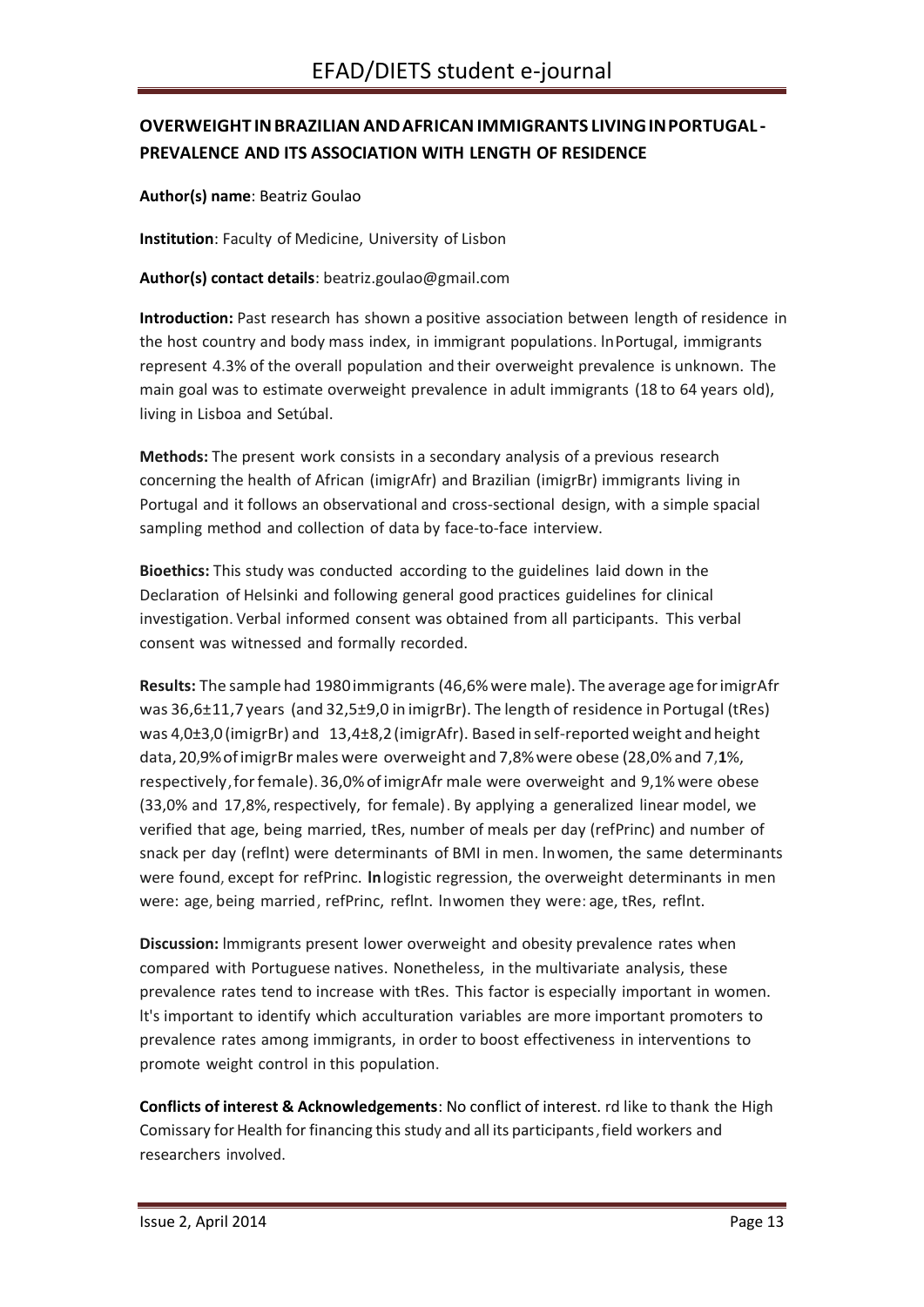#### **Key References:**

- Oza-Frank: R, Cunningham S a. The weight of US residence among immigrants: a systematic review. *Obesity reviews: an official journal of the lnternational Association for theStudy of Obesity.* 2010;11(4) :271-80.
- do Carmo I, Dos Santos O, Camolas J, et al. Overweight and obesity in Portugal: national prevalence in2003-2005.*Obesityreviews:anofficial journal ofthe InternationalAssociation for theStudy ofObesity.*2008;9(1):1l-9.
- National Health Institute. *Health andMigration ín the European Union: Better Healthfor Ali in an Inclusive Society.* (Femandes A, Miguel JP, eds.).; Lisbon, 2009.

**Key Words:** Obesity; Overweight; Acculturation; Immigrants' health

**Contributors**: Osvaldo Santos, Violeta Alarcao,Rui Portugal, Mário Carreira [allfrom Institute of Preventive Medicine, Faculty of Medicine, University of Lisbon]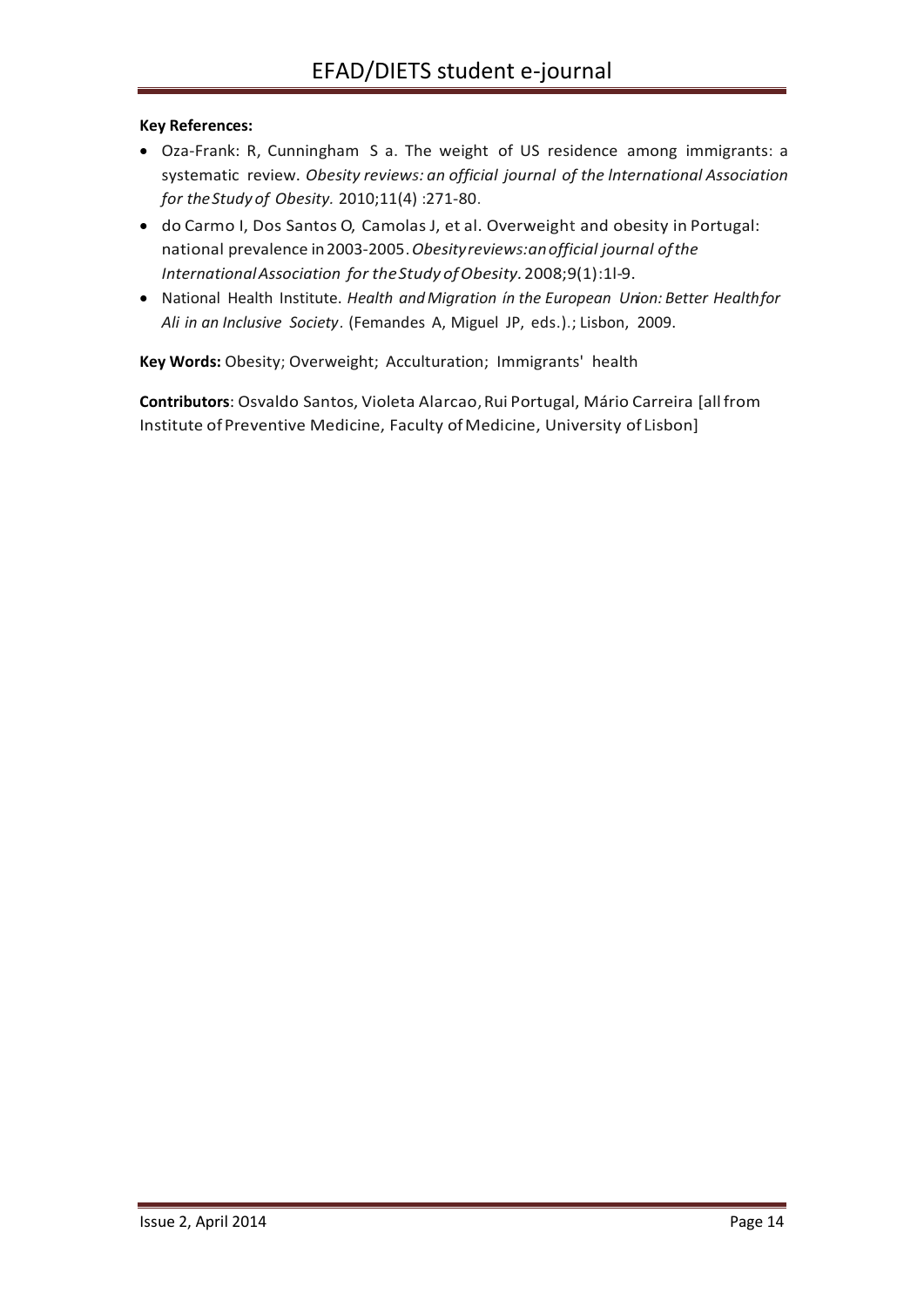# <span id="page-14-0"></span>**EFFECT OF OIL, WHOLE WHEAT AND BEAN FLOUR SUPPLEMENTATION ON PHYSICAL AND SENSORY PROPERTIES OF RUSKS**

#### **Author(s) name:** Nikoleta Stamataki

**Institution:** Department of Nutrition & Dietetics, Harokopio University, Athens, Greece

**Author(s) contact details:** nikoletaastamataki@yahoo.com

**Introduction:** Rusk is a Greek traditional bakery product, daily consumed as part of a balanced Mediterranean diet and potential carrier of bioactive compounds and dietary fiber. The use of healthier fats, such as olive oil, is nowadays a consumer demand and additionally legume flours could be an excellent component for rusk production with nutritional and functional properties. Although rusk quality is highly related to its physical and sensory properties, little research has been conducted. Consequently, the aims of this study were to conduct a research of the mechanical, physical and sensory characteristics of rusks when adding oils, whole wheat and bean flour, and to examine the factors affecting consumers acceptance.

**Methods:** Wheat rusks were supplemented with different contents of oils (olive oil 5%, 20%; sunflower oil 20%), whole wheat flour (0%, 40%, 100%), as well as bean flour (40%). Chemical analysis was performed for all rusks and flours and included moisture, ash, protein, total lipid and dietary fibre content determination. Hardness and fracturability of rusks were evaluated using a TA-XT2 Texture Analyzer, porosity using a gas multipycnometer, while color, including lightness, yellowness and browning index, was determined by a Minolta CR200 tristimulus chromatometer. Organoleptic evaluation was conducted by 32 untrained panelists, who performed hedonic sensory tests and intensity tests of characteristics. Data were analyzed using SPSS 20.0 for Windows. Comparison of variables was performed with single factor analysis of variance or non parametric Kruskal-Wallis test. A significance level of *P*<0.05 was used. Simple linear correlations (Pearson or Spearman correlation) between some analyses were evaluated.

#### **Bioethics: -**

**Results:** Texture analysis showed that a rusk with high oil content (20%) or whole wheat flour substitution level (100%) is significantly harder and less fragile (hardness was strongly correlated with fracturability, r=-0.801, *P*<0.05). The above results were confirmed by porosity measurements, as rusks with increasing hardness and low fracturability showed lower porosity. The type of fat showed no differentiation, whereas rusks prepared with 40% bean flour showed higher hardness, lower fracturability and porosity compared to all other samples ( $P<0.05$ ). Color evaluation observations revealed that an increase in oil content and whole wheat flour incorporation resulted in more yellow and more brown rusks, respectively. Hedonic and intensity sensory tests showed that rusks were acceptable for all their attributes except for the flavor of those containing sunflower oil, and the textural properties of rusks with bean flour. Increasing hardness decreases consumer liking ( $\rho = -$ 0.319,  $P<0.05$ ), the opposite trend was estimated for fracturability ( $\rho = 0.215$ ,  $P<0.05$ ),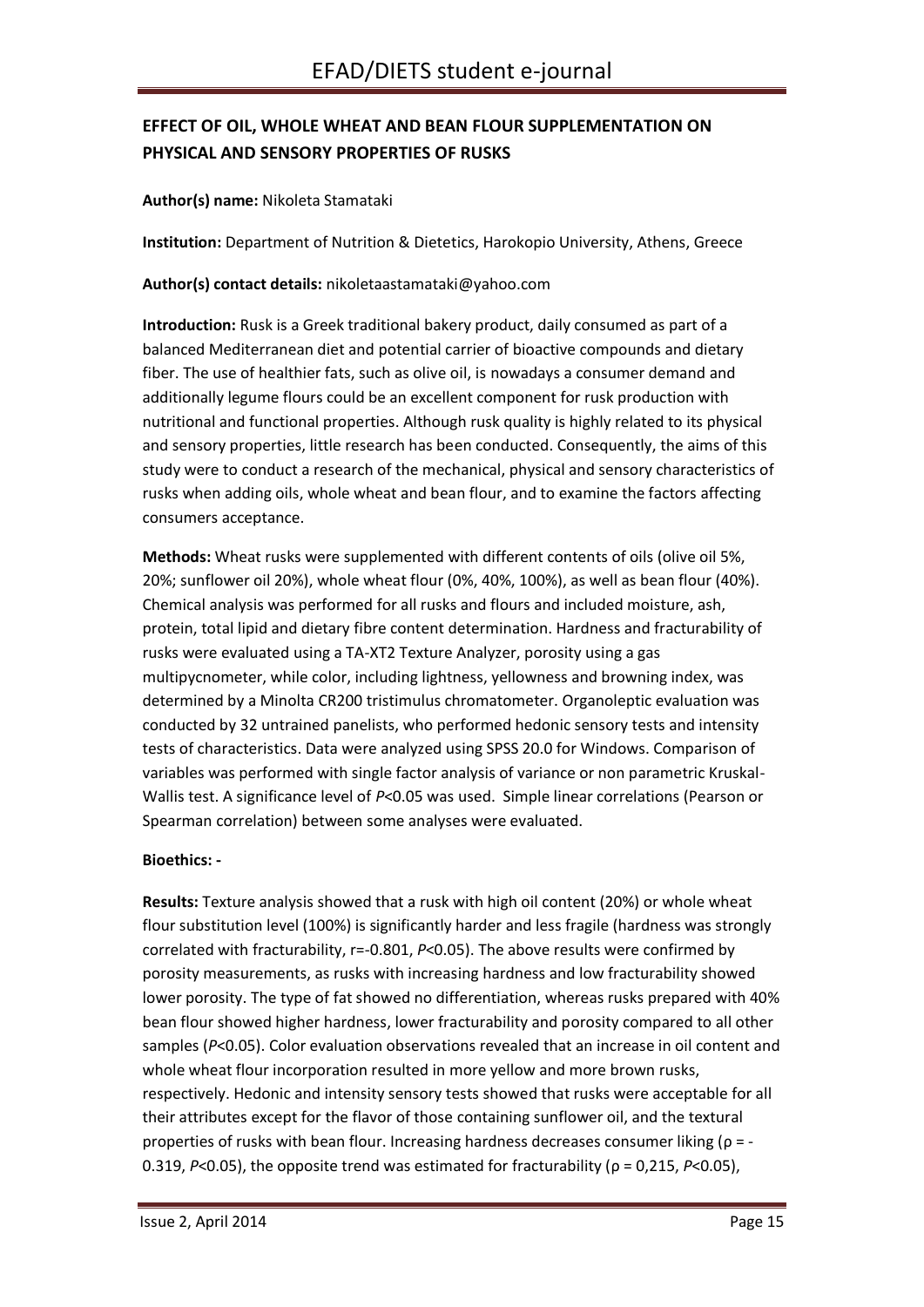while color did not affect consumers preference.

**Discussion:** Adding olive oil and dietary fibre in rusks is a promising prospect, as it leads to the production of bakery goods with remarkable nutritional value and highly accepted sensory attributes. Additionally, the use of bean flour is a well promising alternative in the field of rusk production and bakery science generally. Its textural properties could be enhanced either by using higher amounts of yeast, or by modification of the fermentation and baking time. Further research is needed to examine the exact supplementation required for obtaining the best compromise for sensory and nutritional balance.

**Conflicts of interest & Acknowledgements**: No conflicts of interest.

#### **Key References:**

- Taracon, P., Fiszman, S.M., Salvador, A., Tarrega, A. (2013). Formulating biscuits with healthier fats. Consumer profiling of textural and flavor sensations during consumption. Food Research International, 53, 134-140.
- Almeida, E.L., Chang, Y.K., Steel, C.J. (2013). Dietary fibre sources in bread: Influence on technological quality. LWT – Food Science and Technology, 50, 545-553.
- Harwood, J.L., Yaqoob, P. (2002). Nutritional and health aspects of olive oil. European Journal of Lipid Science and Technology, 104, 685-697.

**Key Words** (3-5)**:** baked products, dietary fibre, oils, sensory properties

**Contributors:** I Nikolidaki, VT Karathanos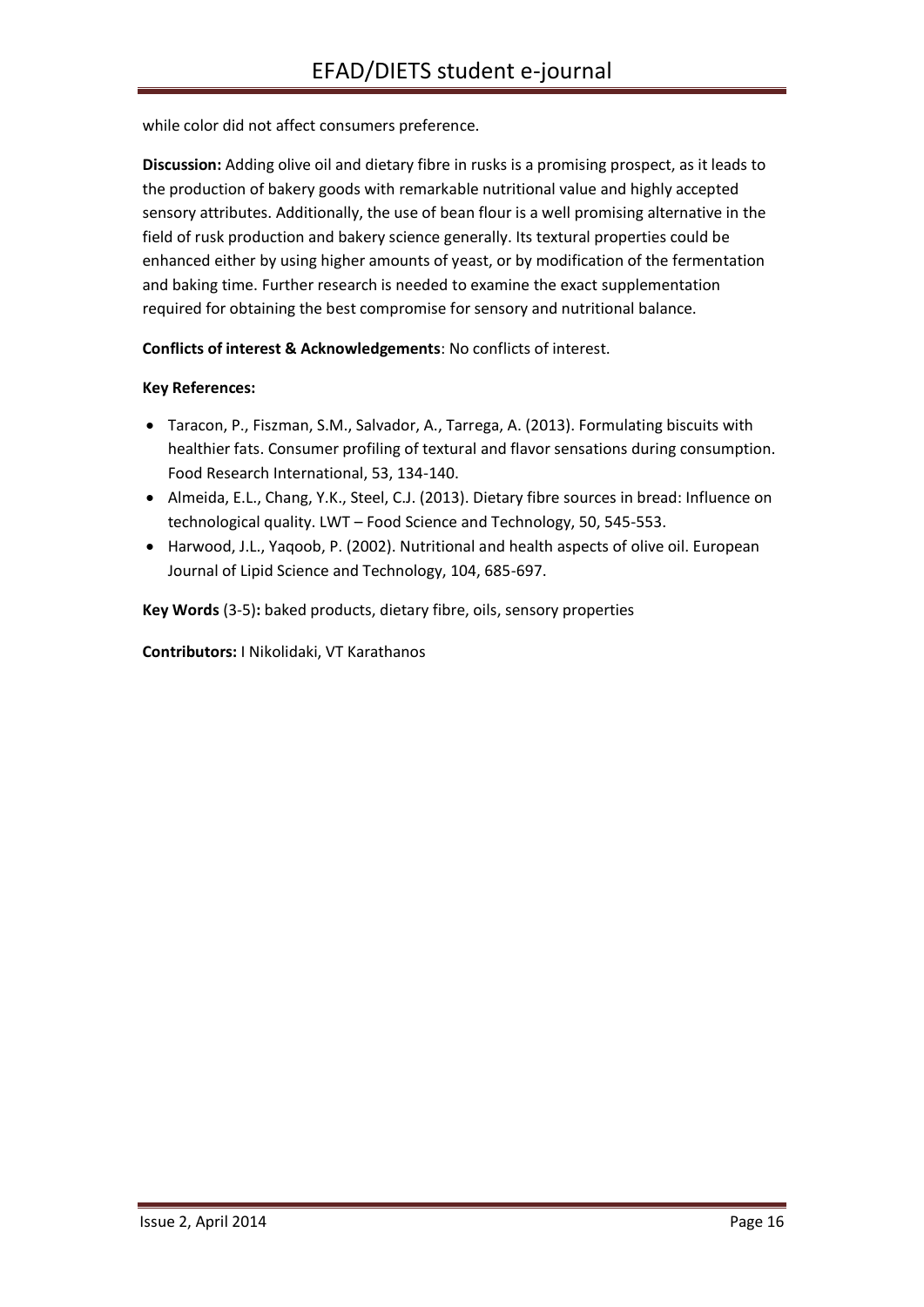# <span id="page-16-0"></span>**EVALUATION OF SALT IN SCHOOL MEALS AND CONSUMERS SALT PERCEPTION**

**Author name:** Claudia Viegas

**Institution:** Escola Superior de Hotelaria e Turismo do Estoril

**Author contact details:** [claudia.viegas@eshte.pt](mailto:claudia.viegas@eshte.pt)

**Introduction:** Considering the fact that high blood pressure is a major rick factor for cardiovascular disease and its association to salt intake and the fact that schools are considered ideal environments to promote health and proper eating habits, the objective of this study was to evaluate the amount of salt in meals served in school canteens and consumers perceptions about salt.

**Methods:** Quantification of salt was performed using a portable salt meter- PAL ES2. For food perception we constructed a questionnaire that was applied to students from high schools.

**Bioethics:** Authorizations for sample retrieving and questionnaires were obtain from all entities involved in the study. The study was approved by the university's scientific comitee.

**Results:** A total of798 food samples were analyzed. Bread presents the highest value with a mean of 1.35 (SD=0.12). Salt in soups ranges from 0.72  $g/100$  g to 0.80  $g/100$  g (p=0.05) and main courses from  $0.71$  g/100 to 0.97 gil OOg (p=0.05). Salt in school meals is high with a mean value from 2.83 to 3.82 g of salt per meal, which is between 2 and 5 times more than the RDA for children. Moreover, a high percentage of students consider meals neither salty nor lacking in salt, which shows they are used to the intensity/ amount of salt consumed.

**Discussion:** Making healthy choices is only possible if backed up by an environment where such choices are accessible. Therefore salt reduction strategies, aimed at the food industry and catering services should be implemented, with children and young people targeted as a major priority.

#### **Conflicts of interest & Acknowledgements**: No conflicts of interest.

Funding for this research was provided by PROTEC Program (SFRH/PROTEC/67416/2010 from the Fundacao para a Ciencia e Tecnologia (FCT).

#### **Key References:**

- Beaglehole R, Ebrahim S, Reddy S, Voute J, Leeder S, others. Prevention of chronic diseases: A call to action. The Lancet 2008;370(9605):2152-7.
- He FJ, Marrero NM, Macgregor GA. Salt and blood pressure in children and adolescents. J Hum Hypertens 2008, Jan; 22(1): 4-11.
- He, F.J. & MacGregor, GA,2009, A comprehensive review on salt and health and current experience of worldwide salt reduction programmes, J Hum Hypertens, 23(6), pp. 363-84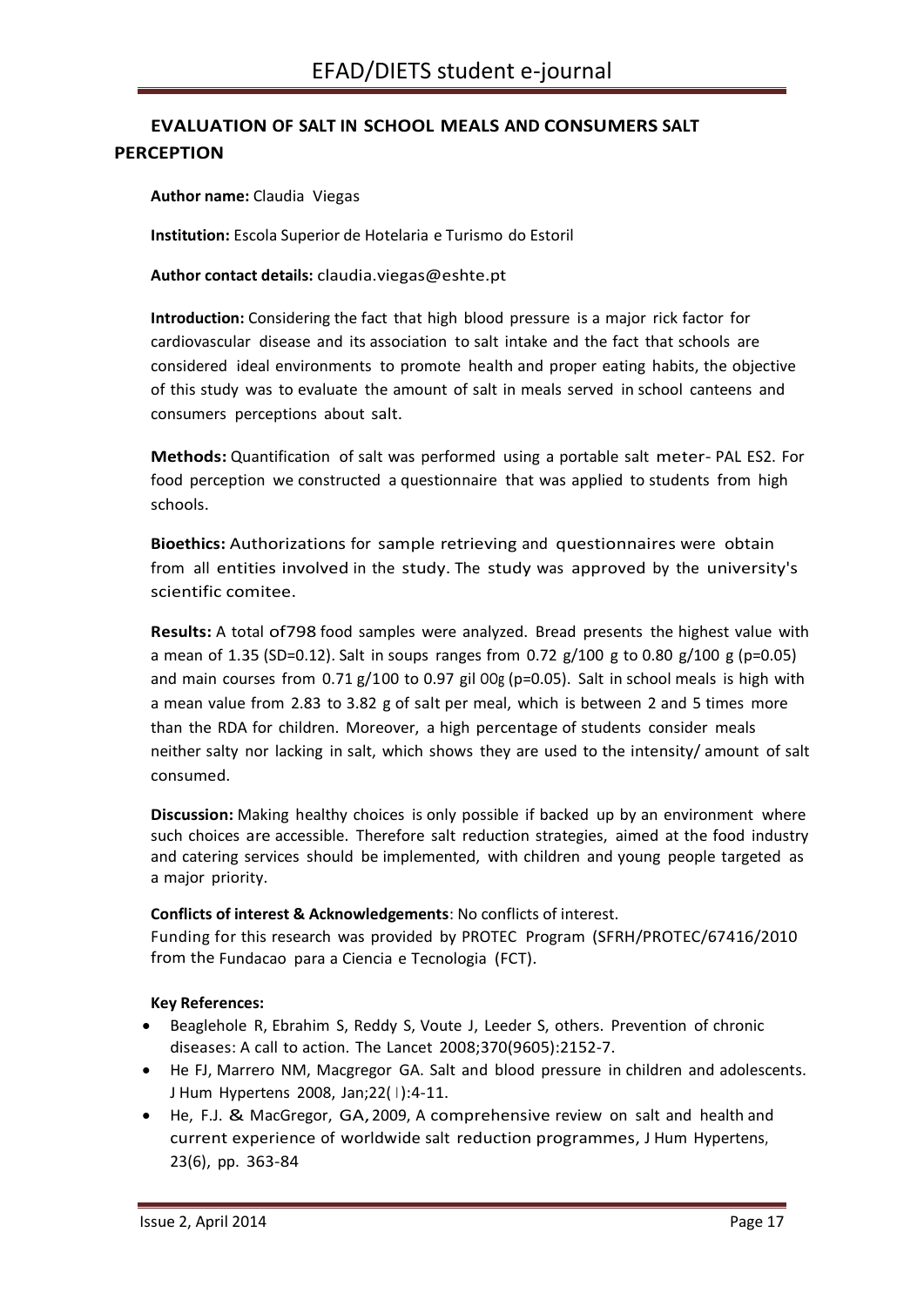**Key Words:** salt intake, salt evaluation, health promotion, catering, school meals, salt perception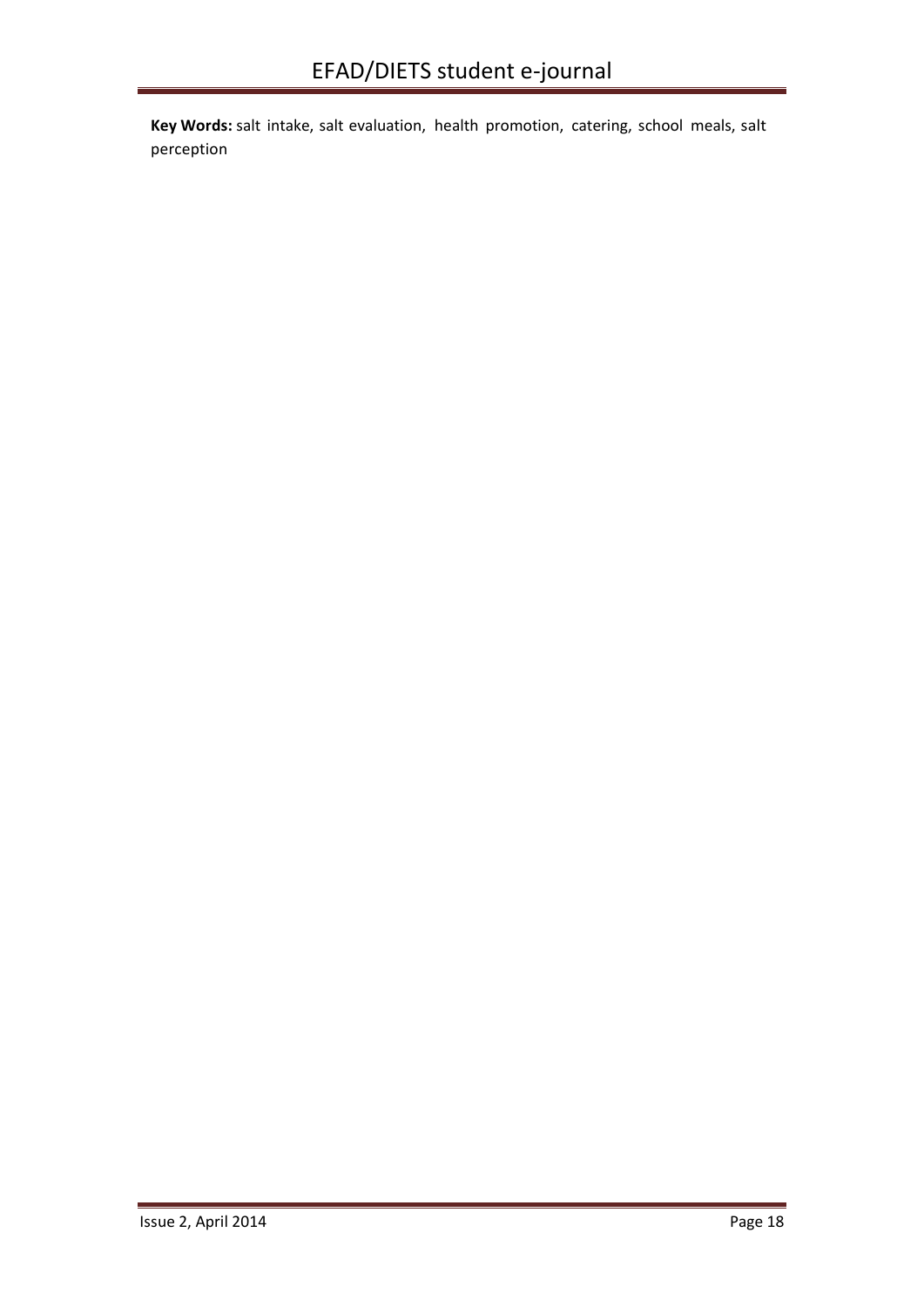# <span id="page-18-0"></span>**DIETARY PATTERNS AND 10-YEAR INCIDENCE OF CARDIOVASCULAR DISEASE RISK: A MULTIVARIATE ANALYSIS OF THE ATTICA STUDY**

**Author(s) name:** G.M. Kouli

**Institution:** Department of Nutrition & Dietetics, Harokopio University, Athens, Greece

**Author(s) contact details:** [gmkouli@yahoo.gr](mailto:gmkouli@yahoo.gr)

**Introduction:** Cardiovascular disease risk is affected by nutrition. Τhe aim of this study is to evaluate the ten-year cardiovascular disease (CVD) risk regarding to dietary habits of healthy men and women living in the Attica area.

**Methods:** Research was based on the cross-sectional study ATTICA. From 2001 to 2002, 1514 men and 1528 women (over 18 years old), without any clinical evidence of CVD, living in the Attica area, were enrolled in the ATTICA Study. The classification of individuals into subgroups was based on HellenicSCORE, a score that predicts the ten-year cardiovascular disease risk. Particularly components of the HellenicSCORE were age, sex, systolic blood pressure, total cholesterol levels and smoking habits. The score estimated the likelihood of having a fatal CVD event, stratified by sex, age category and smoking habits. To extract dietary patterns a-posterior analysis was used by applying factor analysis. The correlation matrix among the dietary variables was set over 0,4 (r>0.4) while the Principal Component Analysis (PCA) was applied.

**Bioethics:** The study has been approved by the ethics committee of the First cardiology clinic, School of Medicine University of Athens.

**Results:** According to the calculated HellenicSCORE, 76% of women and 83% of men belong to the low risk subgroup of having 0% to 5% likelihood for developing a CVD event during the next ten years, 21% of women and 11% of men run 5% to 10% CVD risk, and 3% of women and 6% of men belong to the high-risk subgroup of >10% CVD risk. From the applied Factor Analysis, 3 dietary patterns have been extracted that interpret 8% of variation in dietary habits of the participants; the first factor represents the current Greek diet, the second factor represents an unhealthy dietary pattern with main features the increased consumption of red meat and low consumption of vegetables and the third factor is a healthy eating pattern characterized by increased consumption of poultry and decreased consumption of sweets and nuts. None of these dietary patterns was associated with HellenicSCORE.

**Discussion:** A considerable proportion of men and women are at high risk. Although it was not associated with CVD risk score, the most dominant pattern of the participants was an unhealthy dietary pattern; a fact that should be seriously be taken into attention by public health authorities.

**Conflicts of interest & Acknowledgements**: No conflicts of interest have arisen.

#### **Key References:**

 Pitsavos C, Panagiotakos DB, Chrysohoou C, Stefanadis C. Epidemiology of Cardiovascular risk factors in Greece; aims, design and baseline characteristics of the ATTICA study. *BMC Public Health* 2003;**3**:32:1-9.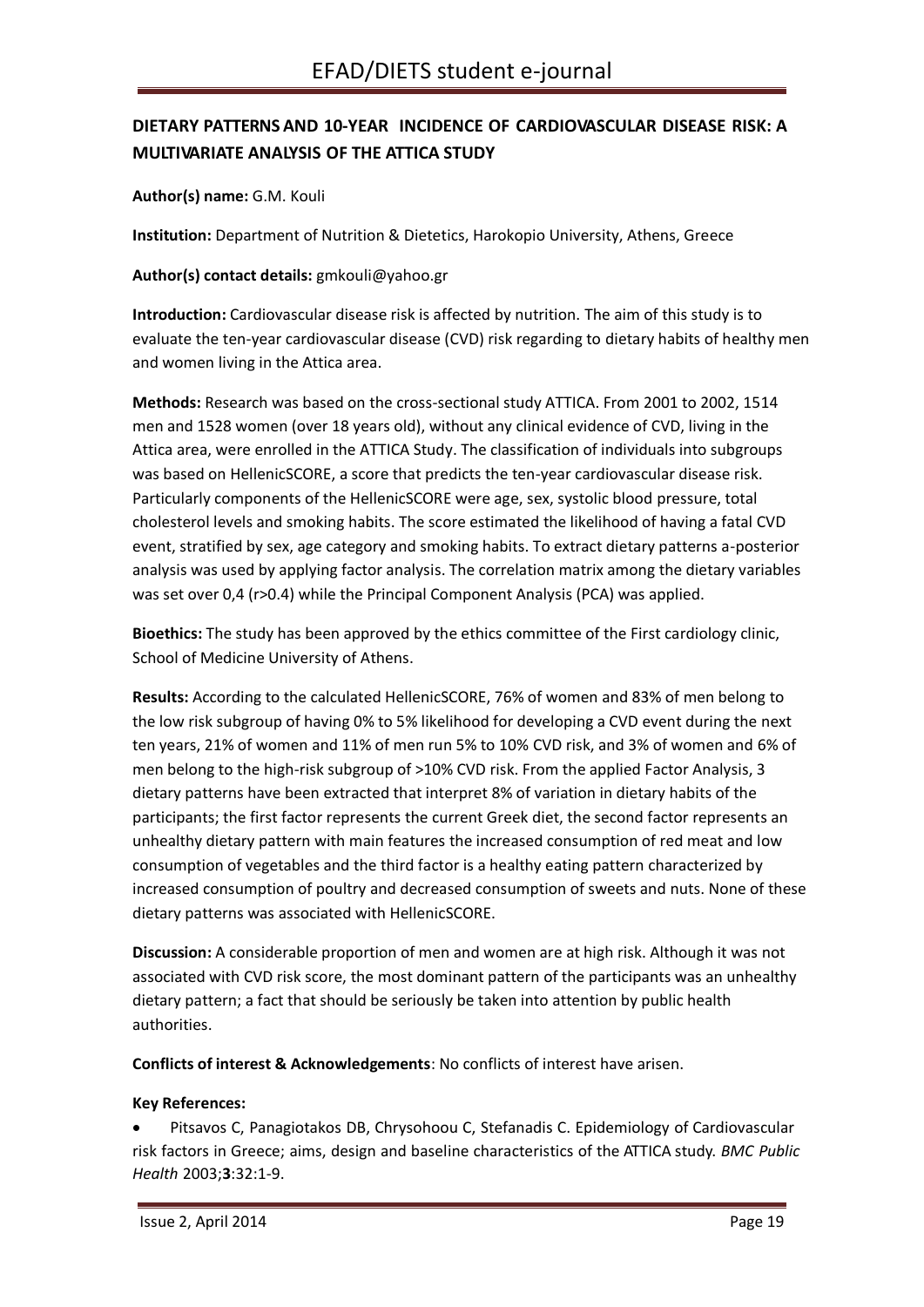Panagiotakos DB, Fitzgerald AP, Pitsavos C, Pipilis A, Graham I, Stefanadis C. Statistical modelling of 10-year fatal cardiovascular disease risk in Greece: the HellenicSCORE (a calibration of the ESC SCORE project). Hellenic J Cardiol. 2007;48:55-63.

**Key Words:** cardiovascular diseases; nutrition surveys; risk

**Contributors:** This study is completed due to the contribution of my supervisor Professor D. Panagiotakos. Contributors in the ATTICA Study were : Professor Christos Pitsavos, Professor Christodoulos Stefanadis, Drs Christina Chrysohoou and John Skoumas as well as the ATTICA Study group.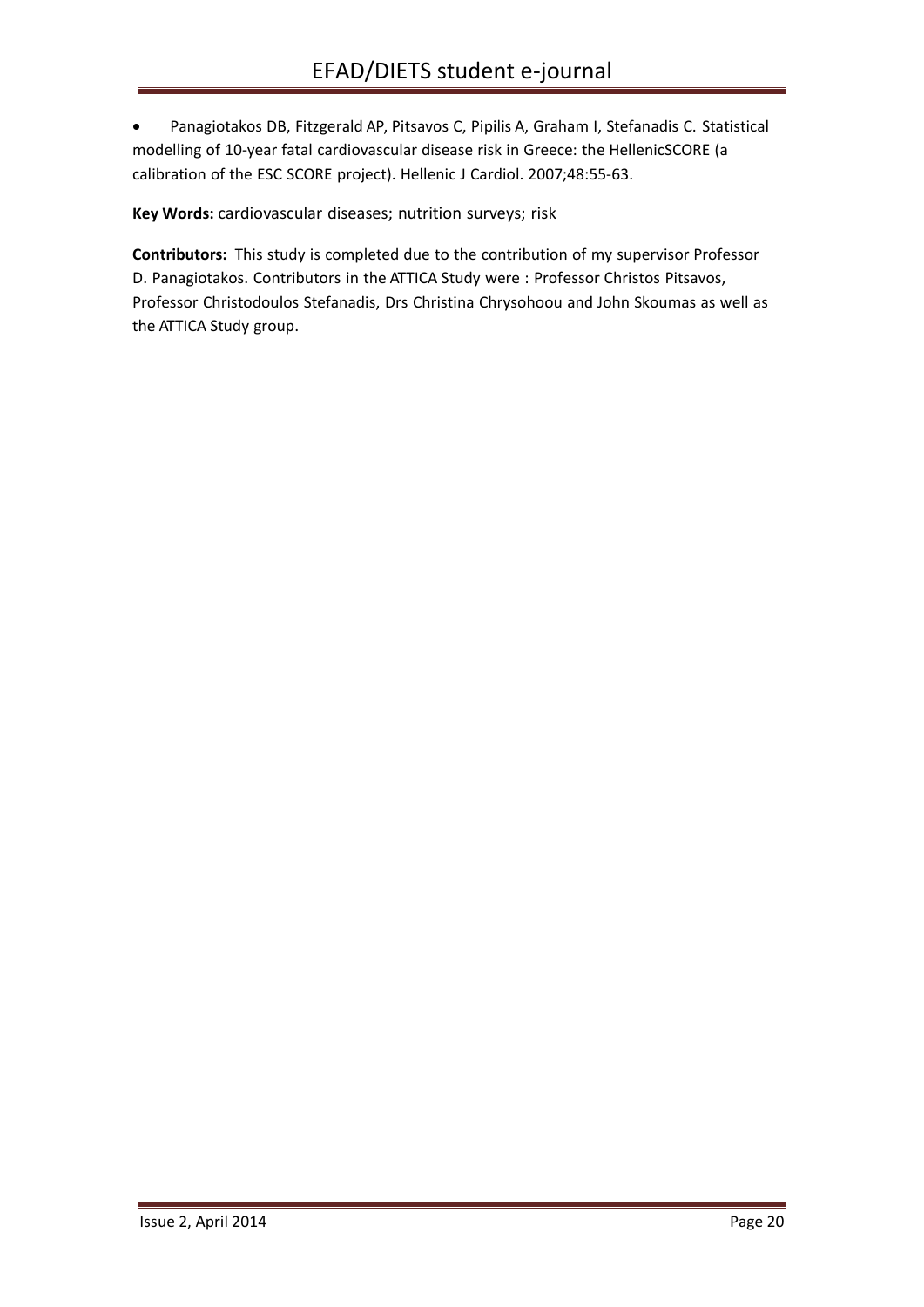# <span id="page-20-0"></span>**NUTRITION RISK SCREENING IN HOSPITALIZED PATIENTS THROUGH THE PROJECT «nutritionDay»**

**Author(s) name:** Konstantina Papageorgiou

**Institution:** Department of Nutrition & Dietetics, Harokopio University, Athens, Greece

**Author(s) contact details:** konstantinapapag@gmail.com

**Introduction:** The prevalence of disease related malnutrition is increasing worldwide and has negative consequences for both patients' outcome and the healthcare system. The «nutritionDay worldwide» is an one-day multinational research program, aiming at monitoring patients' nutritional status and raising awareness regarding hospital malnutrition. The aim of the present study was tο describe the results of the Greek participation in the "nutritionDay 2012" initiative, Moreover, current practices regarding nutritional screening and dietary treatment of hospitalized patients and nutritional variables affecting the length of hospital stay (LOS) were also explored.

**Methods:** The study included 513 patients, from 35 different wards in 8 Greek hospitals. During the nutritionDay, all the relevant questionnaires of the project, available at www.nutritionday.org, were completed. One month later, patients' clinical outcome was recorded by the dietitian in charge and LOS was evaluated till that day. The collected information included anthropometric indices, affected organs, type of therapeutic diet/nutritional support, weight and appetite history. The student was involved in patients' interviews during the nutritionDay, data transfer in the project's electronic database and in the statistical analysis of the data by using PASW Statistics 18.0.

**Bioethics:** This project has been approved by the Ethics Committee of the Medical University of Vienna and also by the Ethics Committees of each hospital participated in the nutritionDay. Student had the permission to interact with patients and to manage data from their notes.

**Results:** Only 4 departments included, applied nutritional screening as a routine procedure. The 94,9% of the patients received hospital food or a special diet, 1% of the patients received oral nutritional supplements and 2,4% of the patients received enteral and/or parenteral nutrition. The 49,3% of patients reported unintentional weight loss during the last trimester, whereas 50,5% reported dietary intake less than usual the week before the nutritionDay. On nutritionDay, 22,6% of the patients consumed half of the main meal offered and 15% of the patients didn't consume it at all, mainly due to loss of appetite and dislike of the hospital menu. In addition, 45% of the patients consumed food prepared out of hospital, namely their favorite home dish, cake/biscuits and fresh fruits/juices. One month after the nutritionDay median LOS was 11 days (5,18) and 76% of patients were at home, 12,5% still at hospital and 3,5% were deceased. In multiple regression models, LOS was associated with ICU stay ( $\beta$ =0.303 $\pm$ 0.080, p<0,001), gastrointestinal disease ( $\beta$ =-0.222 $\pm$ 0.058, p<0,001), musculoskeletal disease (β=0.094 $\pm$ 0.048, p=0.05), unintentional weight loss during the last trimester ( $β=0.151±0.044$ ,  $p=0.001$ ) and decreased dietary intake during the last week ( $\beta$ =0.037 $\pm$ 0.017, p=0.03).

**Discussion:** Nutritional screening is not a routine procedure in Greek hospitals. Among several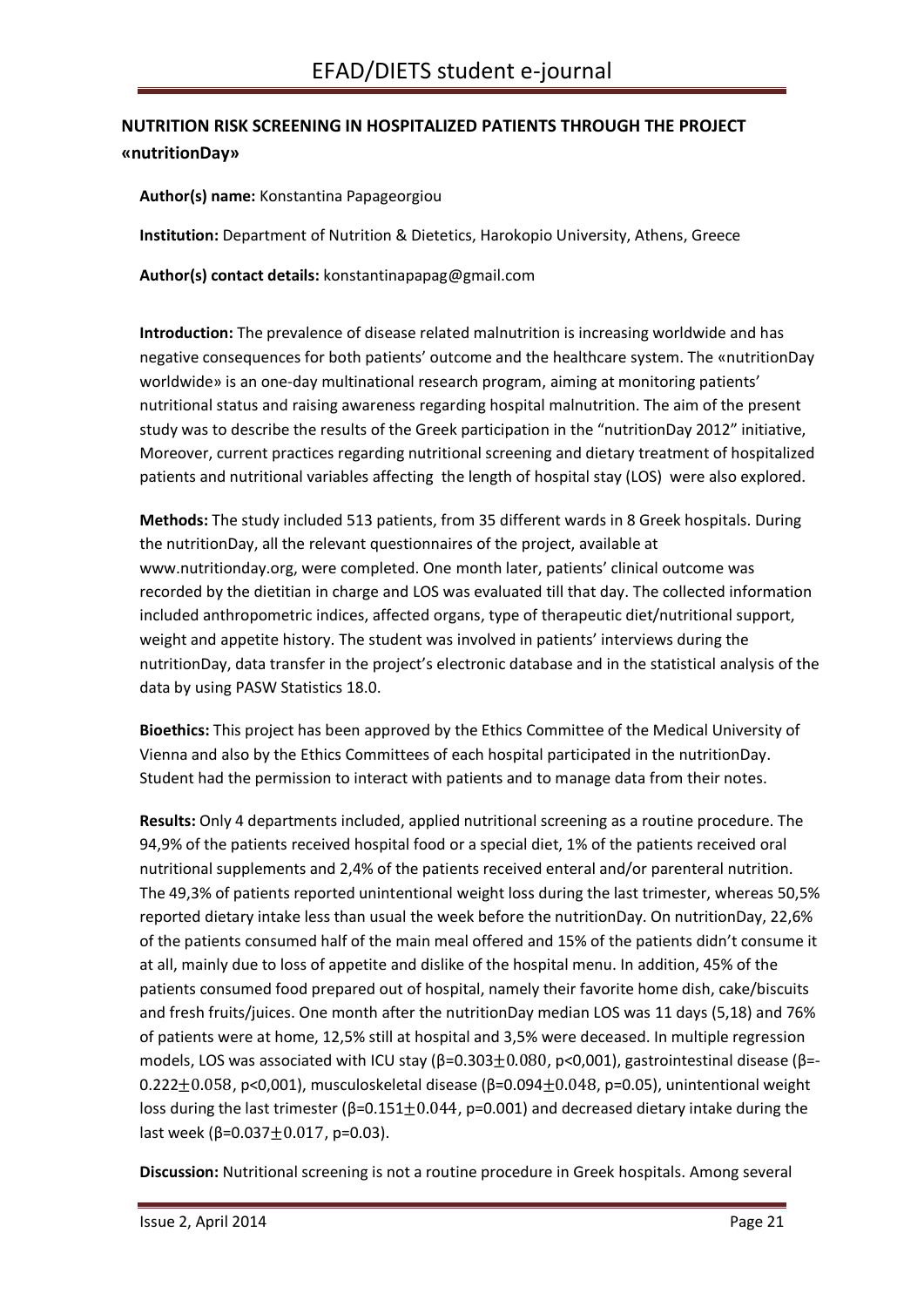variables of the nutritional assessment, percentage of unintentional weight loss during the last trimester before hospitalisation and reduced dietary intake the week before the assessment, were significant predictors of LOS. It is therefore crucial to establish an integrated nutritional care system with key components the trained healthcare providers, the adequate food supplies, the nutritional screening, the frequent weighing of patients and the monitoring of dietary intake.

#### **Conflicts of interest & Acknowledgements:** There are no conflicts of interest.

#### **Key References:**

- Burgos, R., et al., Prevalence of malnutrition and its etiological factors in hospitals. Nutr Hosp, 2012. 27(2): p. 469-76.
- Barker, L.A., B.S. Gout, and T.C. Crowe, Hospital malnutrition: prevalence, identification and impact on patients and the healthcare system. Int J Environ Res Public Health, 2011. 8(2): p. 514-27.
- Schindler, K., et al., How nutritional risk is assessed and managed in European hospitals: a survey of 21,007 patients findings from the 2007-2008 cross-sectional nutritionDay survey. Clin Nutr, 2010. 29(5): p. 552-9.

**Key Words** (3-5)**:** hospital malnutrition, nutritional screening, length of hospital stay

**Contributors:** A. Anastasiadou, A. Baschali, M. Bletsa, Z. Bouloumbasi, P. Detopoulou, C. Dimosthenopoulos, P. Giannoulaki, G. Kabatzi, D. Karayiannis, S. Karantaglidou, I. Karli, T. Lappa, E. Papagiannidou, V. Papamikos, K.A. Poulia, A. Tsagari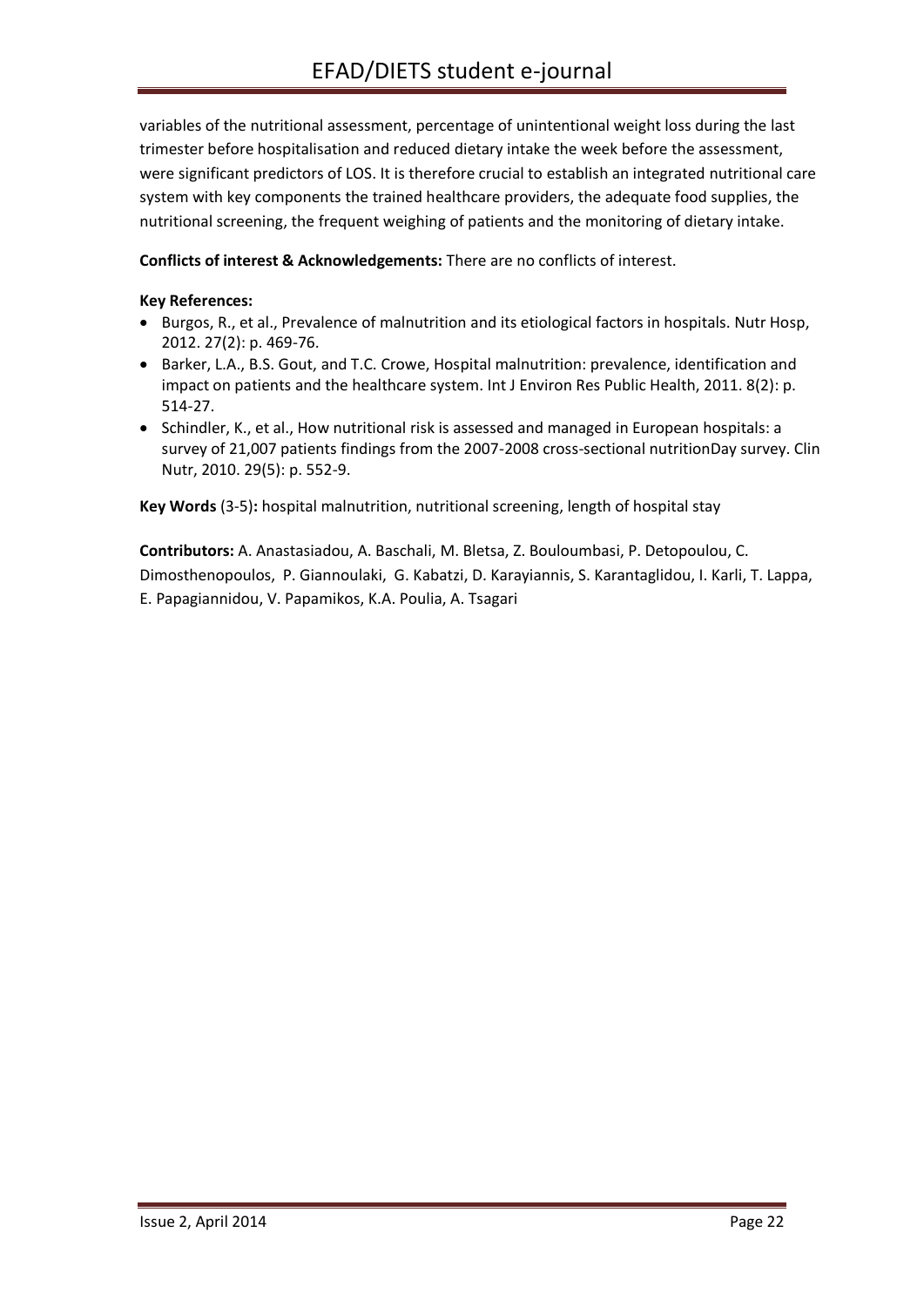# <span id="page-22-0"></span>**THE REAL NUTRITIONAL VALUE OF BREAD AND BAKERY PRODUCTS COMPARED IN THE NUTRIENT TABLE**

**Author(s) name:** Asztalos Ágnes

**Institution:** University of Pécs, Faculty of Health Sciences

**Author(s) contact details:** asztalos.agnes@tmkorhaz.hu

**Introduction:** Nowadays, although the principles of healthy nutrition are becoming more and more widespread, white bread is still the most commonly consumed type of bread. Also, concerning the frequency of consumption, other popular bakery products include the watery bread roll, cocoa roll and cheese scone. The ingredients and the amount of energy, protein, fat and carbohydrate of these products do not fully match the data written in nutriment facts labels.

**Methods:** During the research we analysed the content of some watery rolls, cocoa rolls and cheese scones purchased from different bakeries and hypermarkets. We defined the water content by gravimetric methods, the fat content by bakery methods, the protein content by the Kjeldahl method (MSZ EN ISO 6367-11 regulation) and the carbohydrate content by muriatic acid hydroanalysis and the Luff-Schoorl method (MSZ EN ISO 3-1-79-796 regulation).

**Results:** During the chemical analysis we came to the conclusion that the energy of white bread types diverge from the date shown in nutriment chart by 23.2 kcal or 9 per cent on average. As for macronutrients, only in the case of carbohydrate content can we talk about significant, a 6.6 g difference in a 100g product. The average figures of the bread roll were identical with the official figures, but there was a substantial division between the sizes of them. The bread roll of Tornyos Bakery was nearly 20 g (19.14 g) bigger than the one from Aranycipó Bakery. Apart from size differences, we experienced numerous interesting facts. The energy value that diverged from the nutriment chart the most was 296.576 kcal, which means a 137 kcal difference. Significant distintcion appeared in the fat content of products, the lowest was 4.27 g, the highest was 19.1 g in 100g of scone. I must highlight the comparison of calory values of cocoa rolls. The biggest difference between the products was 233.44 kcal. It is important to mention the division of carbohydrate values, because instead of the official 30.9 g we only found samples containing more carbohydrate. The values ranged between 7.34 and 42.48 g.

**Discussion:** In most cases we were able to prove that the ingredients of products sold under the same name show significant differences on the basis of where they were produced. This fact is true concerning the protein, fat and carbohydrate content. The diversity of their sizes can easily mislead the customer or consumer, as there are many products available in shops whose size differ from the values of the nutriment chart.

**Key Words** (3-5)**:** bread, bakery products, nutritional value

**Contributors:** Szekeresné Szabó Szilvia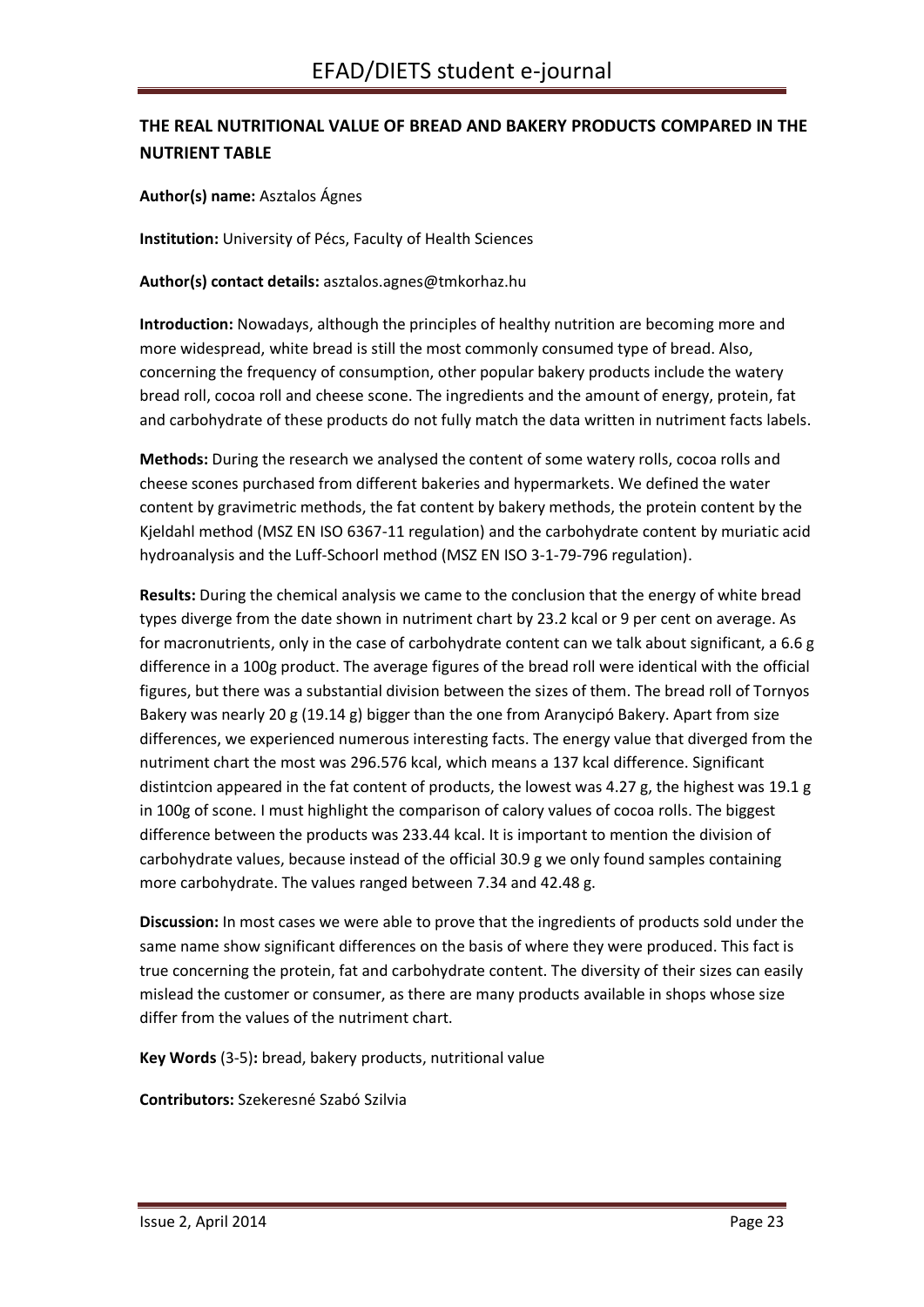#### <span id="page-23-0"></span>**FOOD WASTE AND FOOD INTAKE ASSESSMENT IN A CATERING ESTABLISHMENT**

**Institution**: Lisbon School of Health Technology

**Author**: Joana Costa

**Author Contact details**: joana.cerdeira.costa@gmail.com

**Introduction:** World population is increasing, leading to the need to increase food production (70%). The assessment of food waste and the nutritional intake is very important, since there are approximately 870 million malnourished people worldwide. The aim of the present study was to assess the food waste and the nutritional intake in a Catering Establishment (CE) through the quantification of meals, amount of food produced, distributed, rejected, leftovers, plate waste and rest per capita.

**Method:** This is an observational cross-sectional study, developed for 8 days, at lunch. In the selection process were included 12 dishes of the menu (4 of diet, 4 of meat, 4 of fish) selected by convenience, choosing plates without bones or fishbones. The CE receives, daily, nearly 185 employees, mostly in the age group between 30 and 60 years. To verify the existence of statistically significant differences in the plate waste between both genders, the Rest Intake (RI) between components of the dish, and for the comparison of nutritional intake and nutritional requirements, was used the *Student's t-test*. The level of significance was 5% (*p*<0.050).

**Results:** In this study the food waste was 23.1%, with an RI of 10.1% and 14.5% of leftovers. The value of RI showed that, according to Aragão,2005, the CE has a regular (8.6%) performance in meat, and bad performance in fish (11.7%) and vegetable component's (10.4%). The leftovers were higher in vegetables (rice, pasta, potatoes) (26.2%) and smaller in fish (3.4%). In females, all macronutrients, fiber and energy intake was higher than the requirements (*p*=0.001) and lower in fat (*p*=0.880). In males, the intake of fat and fiber was lower than the requirements ( $p=0.001$ ), and in the other macronutrients and energy in meals with dessert, was higher than requirements (*p*=0.001).

**Discussion:** Assessing food waste, the RI and leftovers, it is concluded that the values obtained exceeded the limits of known references. Similar studies also showed high values of these variants. The assessment of energy intake showed that this isn't proper, being higher than requirements. There aren't known studies of nutritional intake in CE, however consulted studies reveal nutritional intake values lower than requirements, with exception for carbohydrates. This study may suggest the need of better planning of meals having a real perception of what are the preferences of customers.

#### **Key references:**

• Buzby, J., Hyman, J. (2012). Total and per capita value of food loss in the United States. *Food Policy,* 37.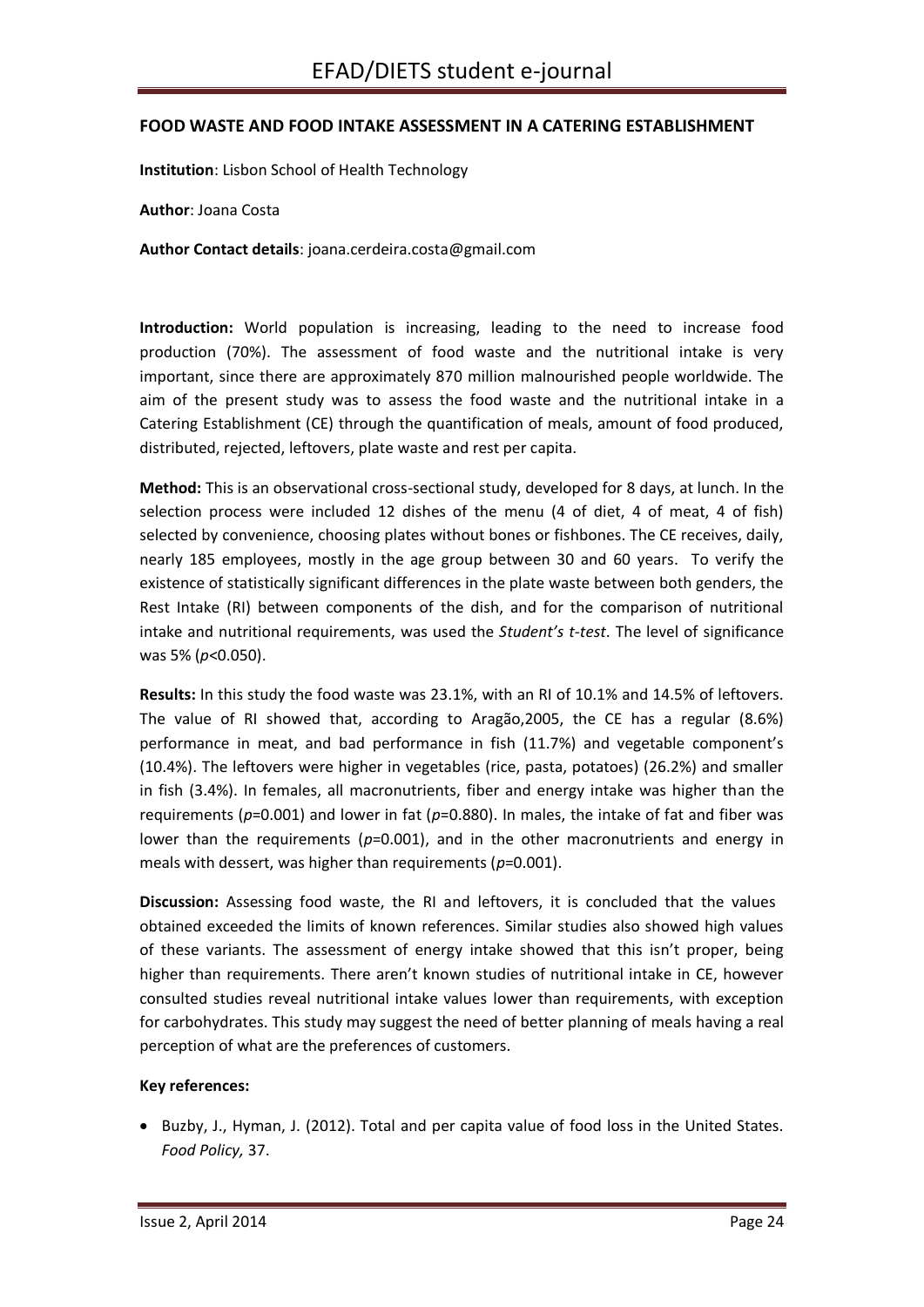- Aragão, M. (2005). Controle da aceitação de refeições em uma Unidade de Alimentação Institucional da cidade de Fortaleza-CE: Universidade Estadual do Ceará, Fortaleza.
- Food and Agriculture Organization. Human energy requirements. Report of a Joint Food and Agriculture Organization/World Health Organization/ United Nations University. Expert Consultation. (2001). Rome.

**Key words:** catering, food waste, plate waste, dietary intake, nutritional intake.

**Contributors:** Marisa Cebola, Carlos Damas, Ana Faustino and Lino Mendes.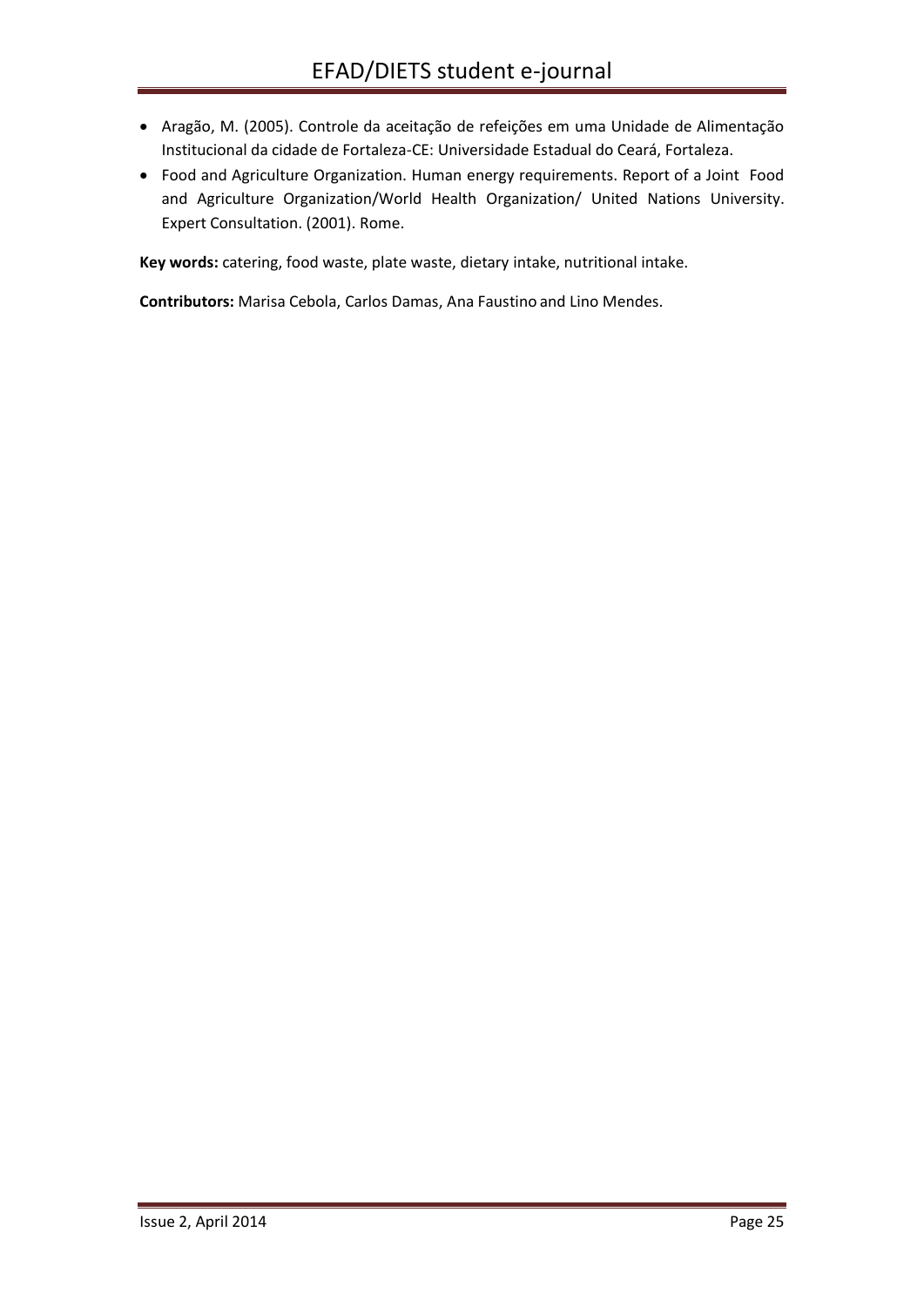#### <span id="page-25-0"></span>**FOOD INTAKE AND BODY COMPOSITION OF PORTUGUESE MIDDLE DISTANCE ATHLETES**

**Author(s) name:** Susana Francisco

**Institution:** Lisbon School of Health Technology

#### **Author(s) contact details:** susanasantosfrancisco@gmail.com

**Introduction:** The athletic performance is influenced by several factors, such as anthropometric profile and nutrition status. The middle-distance discipline is widely practiced in Portugal with many medals won, although currently there are less medals by this discipline. The purpose of this study is to evaluate the nutritional intake and anthropometric profile of the professional Portuguese middle distance athletes.

**Methods:** Dietary intake of 16 elite Portuguese athletes (n=11 males; n=5 females; age 19-35 years) from short middle-distance (n=10) and long middle-distance (n=6) was evaluated over a period of seven days of training during the pre-competition period, by food diary. Food diaries were evaluated through *FoodProcessor*® . Height, weight and body composition were also assessed by vertical stadiometer *SECA220*® , *TanitaBC418*® and *AkernBIA101*® , respectively. For statistical analysis the software *IBM SPSS Statistics*<sup>®</sup>-version 21.0 was used. Means and standard deviation were estimated and Pearsons's correlation with p values<0.05 were considered significant.

**Bioethics:** Informed consent was requested to individuals participating in the study.

**Results:** The athletes' diet consisted of 2585±367 kcal and 2115±442 kcal daily for males and females, respectively. The amount of ingested carbohydrates was 5.45±0.8g/kg for males and 5.71±1.84g/kg for females. The amount of protein intake was 1.94±0.31g/kg for males and 1.89±0.6g/kg for females and of lipids 1.17±0.27g/kg for males and 1.3±0.51g/kg for females. Total fluid intake from water, food and beverages was 2785±534mL (males) and 2228±861mL (females). The athletes mean height was 176±7.18cm (males) and 164.2±7.98cm (females), mean weight 64.26±6.87kg (males) and 51.06±5.29kg (females), mean fat mass of 5.31±2.27% (males) and 8.24±3.34% (females), and total body water of 69.31±1.66% (males) and 67.18±2.42% (females). There was a difference in weight, height and percentage of fat mass among short middle-distance and long middle-distance athletes, with the first having more body mass and less fat mass percentage than the seconds ( $p<0.05$ ). There was no significant association ( $p>0.05$ ) between macronutrient intake and body composition of the athletes.

**Discussion:** The diet of these athletes was not in accordance with most of the recommendations for this sport namely recommendations for energy, protein, carbohydrate, micronutrients and fluid intake. The amount of carbohydrates was low for males and appropriate for females. The protein content was high in both genders. Athletes reported low fluid consumption and low micronutrient intake because of low vegetables and fruit intake. Although, water intake was the main component of total fluid intake, representing 50.84% (males) and 47.95% (females) of the total fluids ingested daily, was low for athletes.

The body composition of these athletes was appropriate for practicing this sport, namely low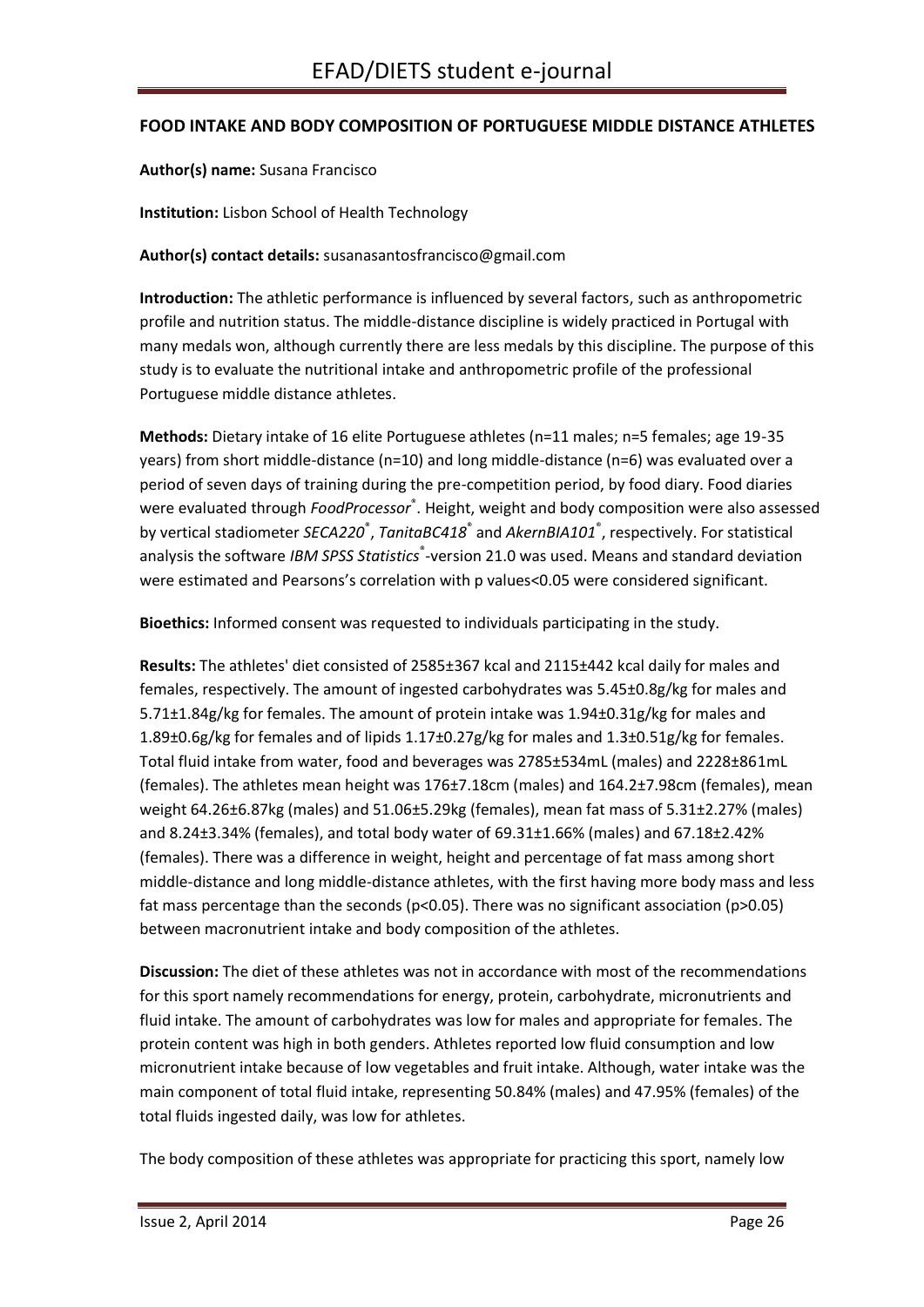weight, average height, low fat mass, low muscular mass and good hydration status. Athletes followed a pattern of the greater the distance, the lighter and less tall the athlete. This tendency facilitates the physiology of the competition. The results are in line with the literature, recording body composition similar to other studies. Moreover, at this stage of the season, training is possibly the most important factor that contributes to the maintenance of body composition.

#### **Key References:**

- Beis, L., *et al*. (2011). Food and macronutrient intake of elite Ethiopian distance runners. *Journal of the International Society of Sports Nutrition*, *8*, 1-7.
- Kong P., Heer H. (2008). Anthropometric, gait and strength characteristics of Kenyan distance runners. *Journal of Sports Science and Medicine*, *7*, 499-504.
- Onywera V., *et al*. (2004). Food and Macronutrient Intake of Elite Kenyan Distance Runners. *International Journal of Sport Nutrition and Exercise Metabolism*, *14*, 709-719.

**Key Words** (3-5)**:** athletics, middle-distance, nutrition, food intake, body composition.

**Contributors:** Bernardo Emanuel, Bruno Pereira, Lino Mendes, Rute Borrego, Athletes and Coaches involved in collecting data for this research.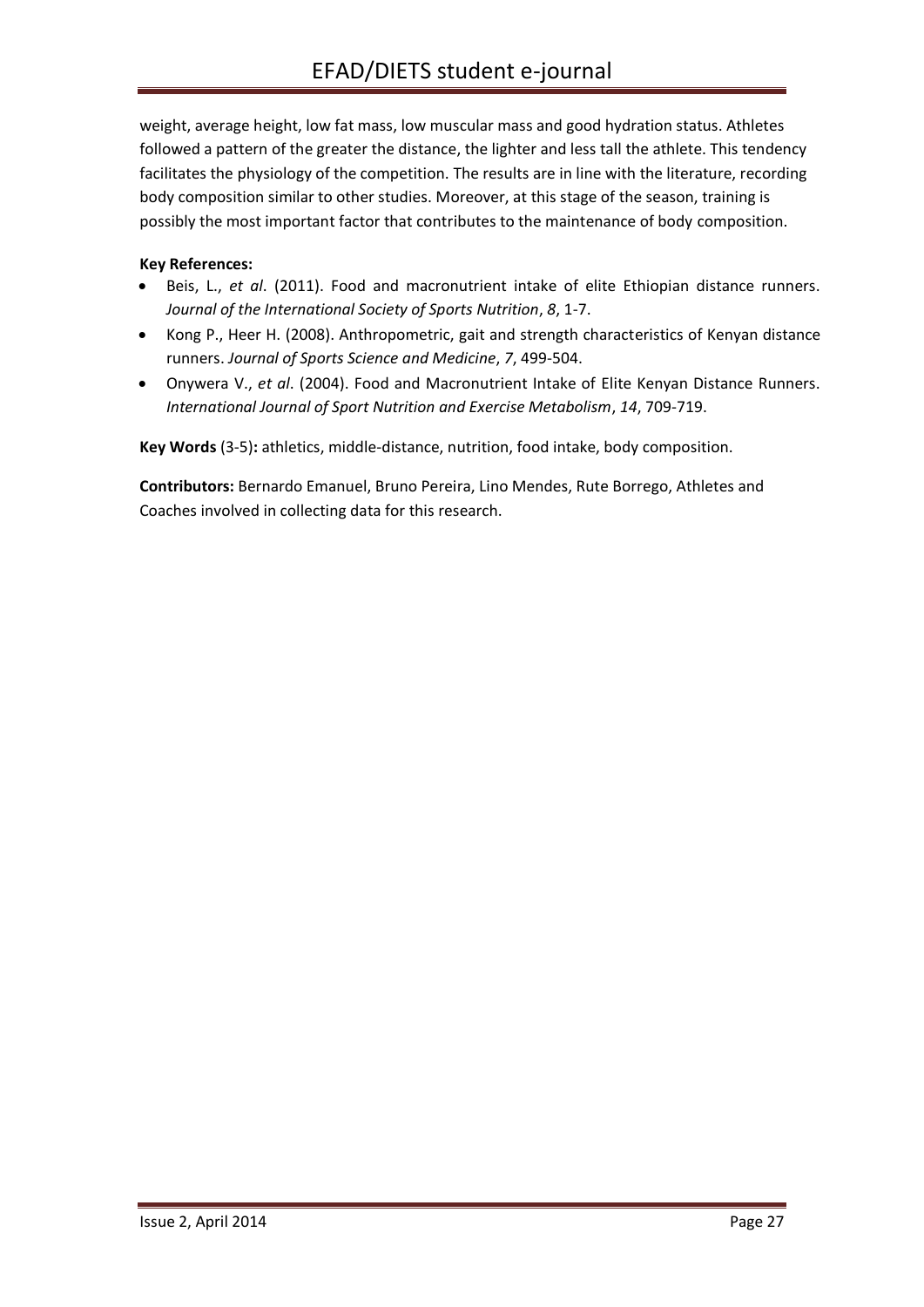# <span id="page-27-0"></span>**HIGH-PROTEIN, LOW-CARBOHYDRATE DIET SUPPORTS CLIMBING PERFORMANCE: A PILOT STUDY**

**Author(s) name:** Elly Mertens

**Institution:** Artesis Plantijn University College, Antwerp, Belgium

**Author(s) contact details:** [elly\\_mertens@msn.com](mailto:elly_mertens@msn.com)

**Introduction:** Sport climbing can be defined as the ascent of an artificial or outdoor natural wall, climbers aim to reach the top of a high-rated climbing wall. This sport is considered as a strength sport and thus an increase of the fat free mass benefits the sports performance. Besides training, nutrition has an influence on body composition, especially protein intake. A high-protein, lowcarbohydrate diet is associated with a decrease of the fat mass (FM) and an increase of the fat free mass (FFM) during the diet period without negative effects on sports performances. This study therefore observes the effect of a high-protein, low-carbohydrate diet on climbing performance.

**Methods:** 6 climbers (35 ± 8.3 years) participated to this study; each had achieved a climbing level of minimum 6A corresponding to approximately 7.5 hours of climbing training a week. At the start of the study period, all participants received a schedule of the high-protein diet with a list of the permitted and non-permitted food, recipes, and some practical advice. During the 4-week diet period they were asked to report their food intake and their climbing performances (such as the climbing level of the climbed walls, the rate of fatigue and climbing performance compared with those before the study) by completing a food record, and a climbing report/questionnaire respectively. The anthropometric measurements were taken at the baseline, after 2 weeks and at the end of the diet intervention, particularly body weight, fat percentage via 4-points skin fold measurements, FM and FFM via bio-impedance-analysis, hand strength via electronic hand dynamometer.

**Results:** The average daily energy amount of the diet was 1667 ± 120 kilocalories; with a percentage energy distribution of 12% carbohydrates, 37% protein and 49% fat and micronutrients: Sodium 3.3 g, Potassium 4.2 g, Calcium 1.2 mg, Iron 10.9 mg, Vitamin B1 1.4 mg, Vitamin B2 1.9 mg, Vitamin B3 23.1 mg, Vitamin B6 1.8 mg, Vitamin A 803 RE, Vitamin C 130 mg, Vitamin D 14 µg, and fluid intake 3 l per day. Anthropometric measurements (body weight, BMI, waistline, % FM and the absolute amount of FM) changed significantly. After the diet intervention, body weight had decreased significantly from 74.2  $\pm$  7.1 kg to 70.9  $\pm$  5.6 kg (p < 0.05). The absolute amount of FM had also decreased significantly from 8.4  $\pm$  3.9 kg to 5.3  $\pm$  4.3 kg, (p < 0.05), although lowest levels of FM were measured at week 2 (4.5  $\pm$  4.4 kg). Even more, the absolute amount of FFM showed a significant increase from the baseline at week 2 (from 65.8  $\pm$  5.0 kg to 67.7  $\pm$  5.5 kg, p < 0.05), but not at the end (65.6  $\pm$  5.9 kg). Based on the report of the climbing trainings, no significant differences in climbing level or handgrip strength were observed during the diet intervention. Nevertheless, the climbers perceived an improvement in climbing performance with regard to the endurance; particularly they were able to continue their climbing training more easily without fatigue. Probably due to a reduced lactate production, this cannot be confirmed.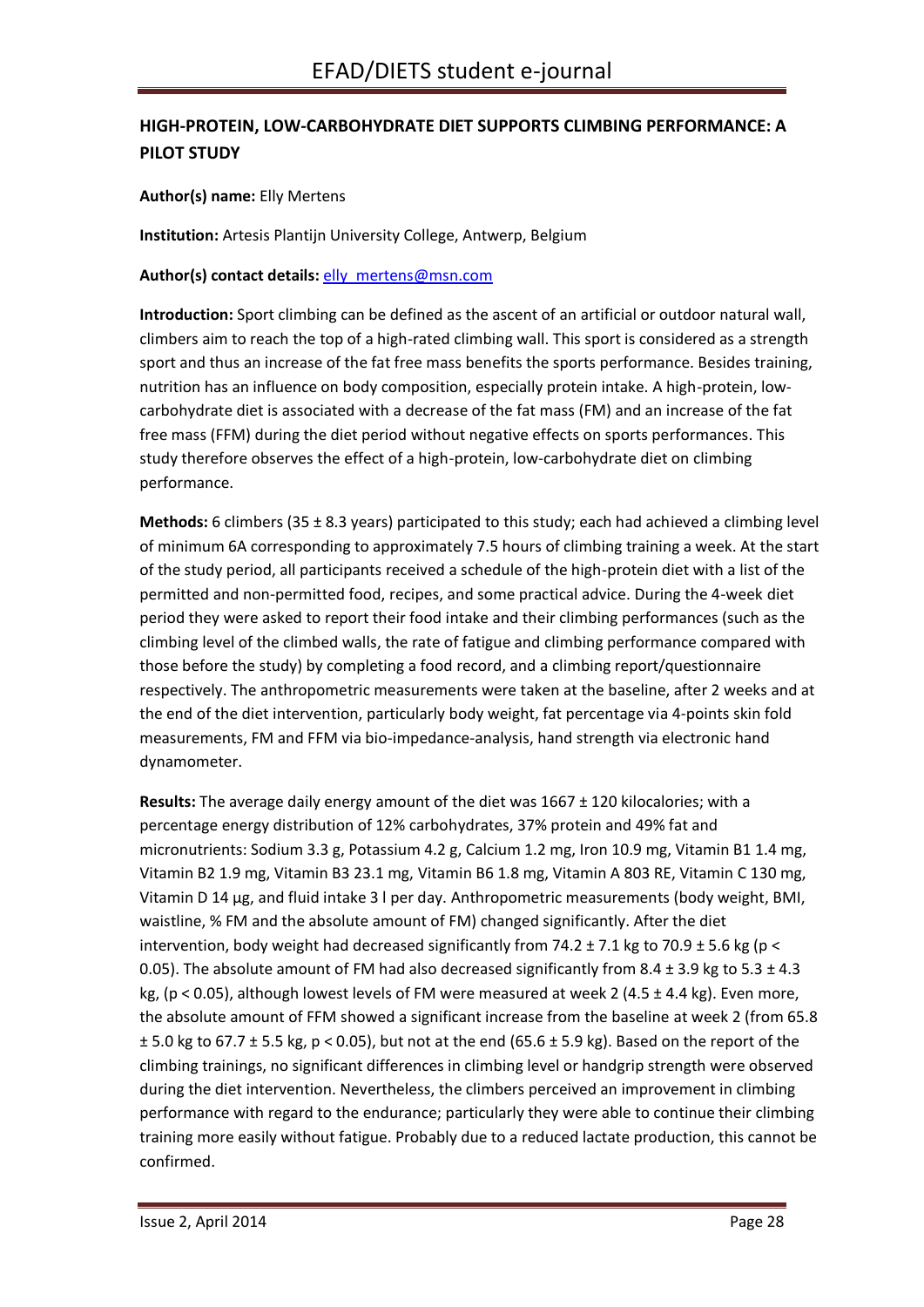**Discussion:** In conclusion, a high-protein intake in this study resulted in a favourable change in body composition, although an improvement in climbing level could not be established. The climbing performance therefore should be evaluated on different kind of aspects, including maximal climbing level, strength, endurance, self-reported sports performance, and tactics. Besides, a protein diet cannot be a recommendation on the longer term.

#### **Conflicts of interest & Acknowledgements:** /

#### **Key References:**

- Grant S., Hynes V., Whittaker A., Aitchinson T. *Antropometric, strength, endurance and flexibility characteristics of elite and recreational climbers.* J Sports Sci 1996 Aug: 14(4):301-9.
- Krieger JW., Sitren HS., Daniels MJ., Langkamp-Henken B., *Effects of variation in protein and carbohydrate intake on body mass and composition during energy restriction: a metaregression 1.* Am J Clin Nutr 2006 Feb;83(2): 260-74.
- Kuepper T., Morrison A., Gieseler U., Schoeffle V., *Sport climbing with pre-existing cardiopulmonary medical conditions.* Int J Sports Med 2009 Jun:30(6): 395-402.
- Mettler S., Mitchell N., Tipton KD., *Increased protein intake reduces lean body mass loss during weight loss in athletes.* Med Sci Sports Exerc. 2010 Feb:42(2):236-37.
- Paoli A., Grimaldi K., D'Agostino D., Cenci L., Moro T., Bianco A., Palmes A. *Ketogenic diet does not affect strength performance in elite artistic gymnastics.* J Int Soc Sports Nutr 2012 Jul 26:9(1):34.

**Key Words** (3-5)**:** High-protein – low-carbohydrate– body composition – weight loss – sport climbing

#### **Contributors:**

*Elly Mertens*: graduated dietitian July 2013 performed all research and data analysis

*Rudi Frankinouille:* sports physiologist at Antwerp University Hospital and athlete supervisor, thesis promoter

*Kim Geys:* teacher at Plantijn College of Antwerp, thesis supervisor

*Koen Van Herle:* teacher at Plantijn College of Antwerp

*Veerle Van Vlaslaer:* head of Nutrition and Dietetics course at Artesis Plantijn University College, Antwerp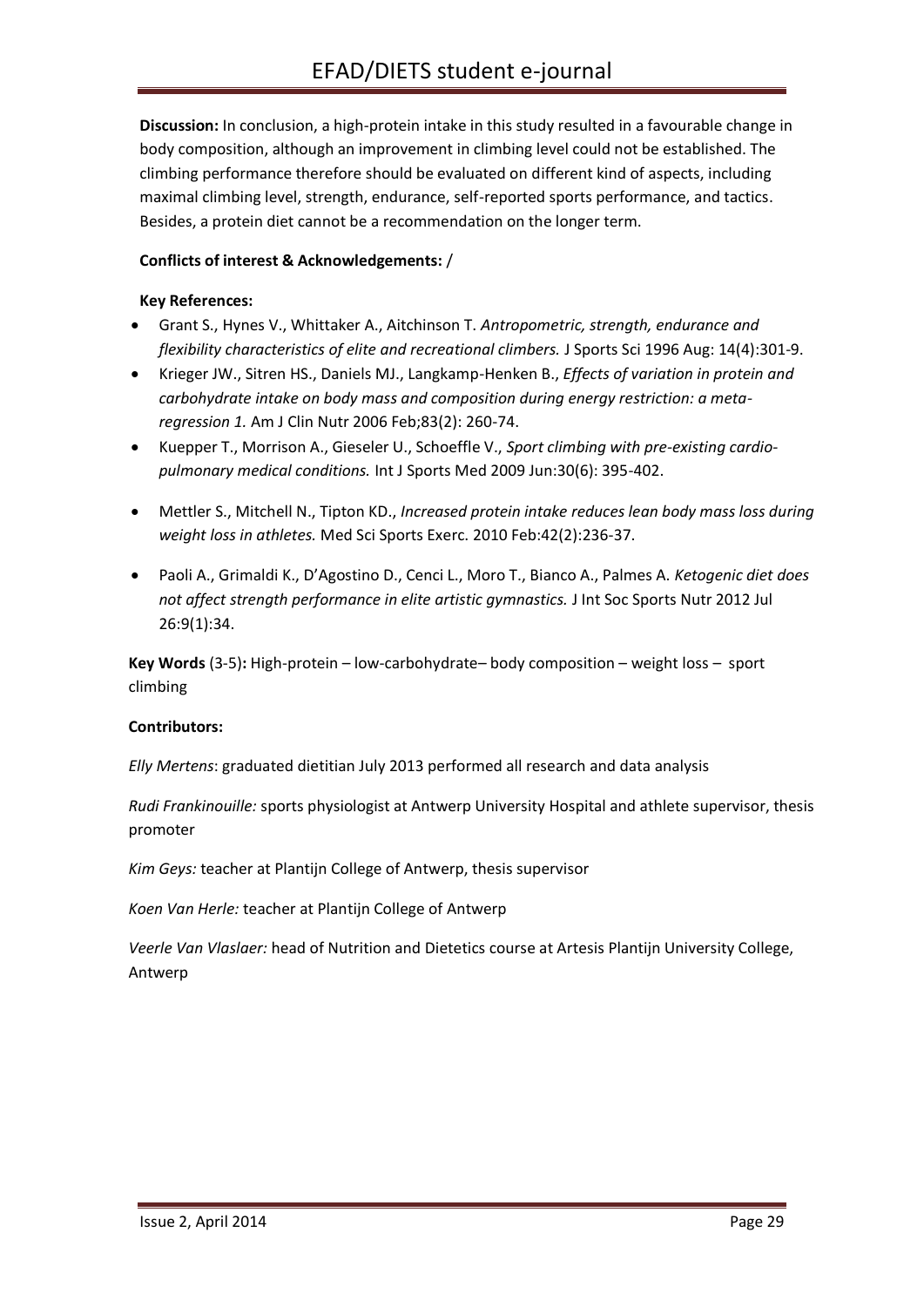# <span id="page-29-0"></span>**COMPARISON OF PSYCHOLOGICAL THERAPIES AS A SUPPLEMENT TO THE NUTRITIONAL MANAGEMENT INTERVENTION FOR OVERWEIGHT AND OBESITY: COGNITIVE BEHAVIORAL THERAPY VERSUS THIRD GENERATION PSYCHOLOCICAL THERAPIES.**

**Author(s) name:** Johanna Paola Ruiz Torres

**Institution:** University of Alicante

**Author(s) contact details:** joa\_e5n2@hotmail.com

**Introduction:** Diet should be the basis of any intervention in a weight reduction program, but by itself has shown limited effectiveness in maintaining long term weight loss. Therefore, multidisciplinary programs are recommended. Several psychological therapies are used for the management of overweight and obesity as a complementary treatment to nutritional intervention. Cognitive behavioral therapy has been the one that has won more effectiveness for weight reduction and maintenance. One component is training in self-control, which allows the individual to identify and control their behavior in situations that can act as triggers that response.

**Objective:** The objective of this review is to determine which of the currently used psychological therapies, cognitive behavioral therapy or third-generation therapies (mindfulness or acceptance and commitment therapy) is more effective in the treatment of overweight and obesity with the support of nutritional intervention

**Methods:** We conducted a search for articles related to the above therapies in databases such as Scopus, Sciencedirect and ProQuest, which was accessed through RedIRIS University of Alicante.

**Bioethics** The data obtained in this bibliographic research are available to the general public on the databases mentioned above. There is not conflict of interest.

**Results:** All studied therapies were effective in reducing weight in the short term. Cognitive behavioral therapy is one that had a greater number of studies related to the topic. Furthermore, as third-generation therapies have been recently emerged, few controlled studies included these therapies for the treatment of overweight and obesity.

**Discussion:** The objective of this review was to know which of psychological therapies currently used, cognitive behavioral therapy or therapies third generation (mindfulness therapy or acceptance and commitment) are more effective in the treatment of overweight and obesity with the support of the nutritional intervention. In reviewing the databases we found several studies in regard to cognitive behavioral and obesity therapy, while in relation to therapy third generation, Mindfulness and Acceptance and Commitment, there are very few studies available. In studies related to cognitive behavioral therapy, was found greater weight reduction in those who had a restriction between 1200 -1500 calories per day. The long term results of cognitive behavioral therapy are not promising, because they regained the lost weight. More research is needed with control in the post-treatment stage for better results. In the studies related to Acceptance and Commitment therapy**,** a significant weight reduction was found, which maintained in a long term. Only one study was found in terms of Mindfulness Therapy, which had a good weight reduction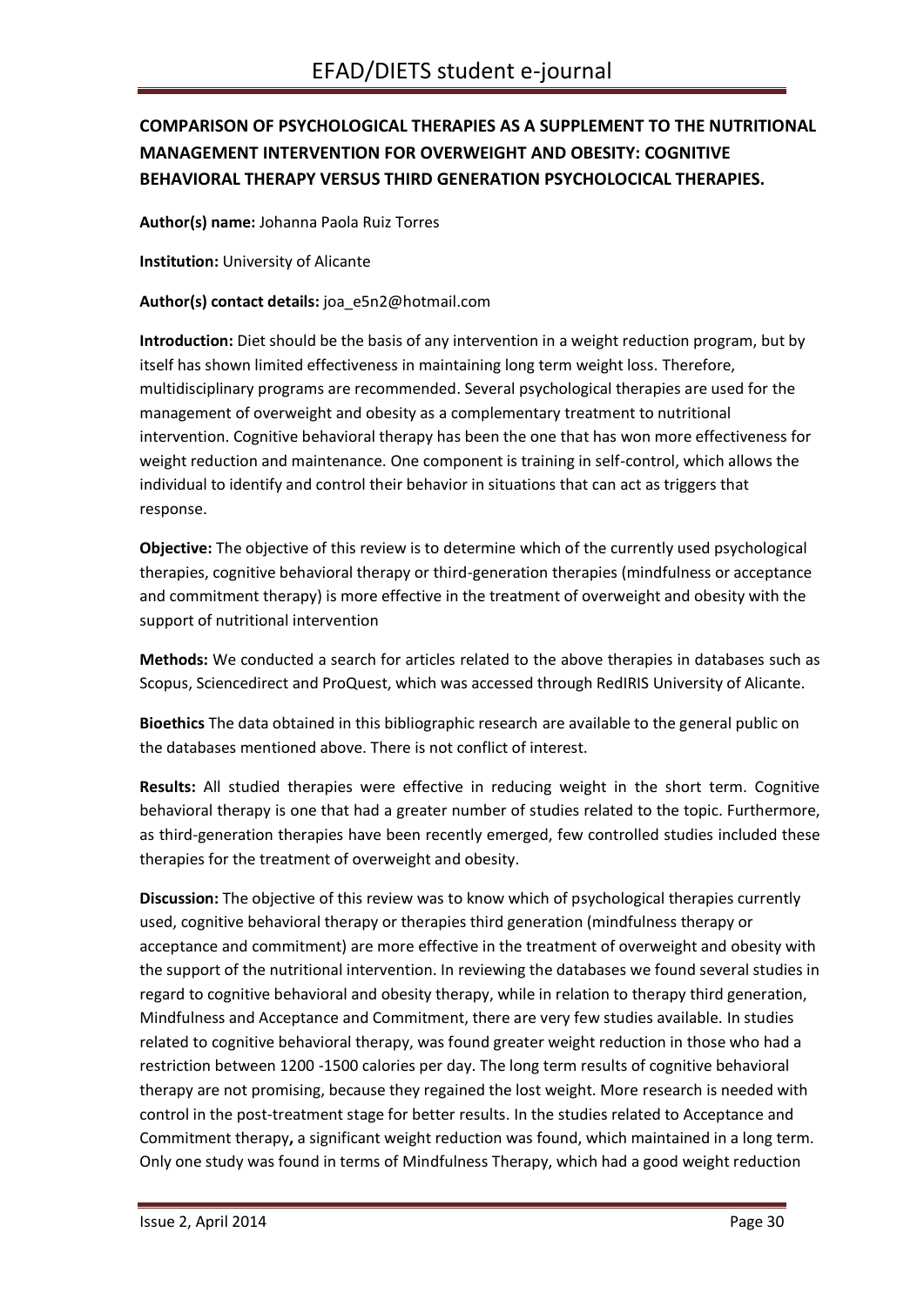but did not present control group and post treatment information. Third generation therapies have few studies related to overweight and obesity.

**Conflicts of interest & Acknowledgements:** This study does not present conflicts of interest.

#### **Key References:**

- Rubio M, Salas-Salvado J, Barbany M, Moreno B, Aranceta J, Bellindo D et al. Consenso SEEDO 2007 para la evaluación del sobrepeso y la obesidad y el establecimiento de criterios de intervención terapéutica, Revista Española de Obesidad [revista en Internet] 2007 [Consultado 2013 junio 1]; (7-48): [7]. [http://www.seedo.es/portals/seedo/consenso/Consenso\\_SEEDO\\_2007.pdf](http://www.seedo.es/portals/seedo/consenso/Consenso_SEEDO_2007.pdf)
- Mokdad AH, Marks JS, Stroup DF, Gerberding JL. Actual causes of death in the United States, 2000. JAMA. 2004;291:1238-45
- Obesidad y Sobrepeso [sede Web]. 2012 Mayo [2013 Junio 5]. ¿Qué son el sobrepeso y la obesidad.. http://www.who.int/mediacentre/factsheets/fs311/es/
- Larrañaga A, García R, Tratamiento psicológico de la obesidad, Medicina Clínica, [revista en Internet] Sept. 2003 [Consultado 2013 Junio 5 ]; 129 (10): 387–391. Disponible en [http://www.sciencedirect.com/science/article/pii/S00257753077286 22](http://www.sciencedirect.com/science/article/pii/S00257753077286%2022)
- Wu T, Gao X, Chen M, van Dam RM. Long-term effectiveness of diet-plusexercise interventions vs. diet-only interventions for weight loss: a metaanalysis. Obes Rev 2009, 10:313-323.
- Dalle GR, Calugi S, Centis E, El GM, Marchesini G: Cognitive-behavioral strategies to increase the adherence to exercise in the management of obesity. Journal of Obesity [revista en Internet] 2011 [2012 junio 5]; 2011: [11 pg.]. Disponible en http://www.hindawi.com/journals/jobes/ 2011/348293/
- Saldaña C, Rossell R. Obesidad. Madrid: Martínez-Roca, 1988: 53-81.
- Velásquez V, Alvarenga J. Psicología y Obesidad. Revista de Endocrinología y Nutrición, [revista en Internet] Abr 2001 [Consultado 2013 Junio 5]; 9 (2): 91-96. Disponible en: <http://www.medigraphic.com/pdfs/endoc/er-2001/er012i.pdf>
- Coutiño Ana Moreno, Terapias cognitivo-conductuales de tercera generación (TTG): la atención plena / mindfulness. Instituto de la Familia Guatemala. [revista en Internet] Jul 2012 [Consultado 2013 Junio 5]; 12 (1): 1-17. Disponible en: <http://psicologiarevista.99k.org/La%20atencion%20plena.pdf>
- Lau M, Segal Z, Mindfulness-Based Cognitive Therapy as a Relapse Prevention Approach to Depression. Therapist's Guide to Evidence-Based Relapse Prevention. [revista en Internet] 2007 [Consultado 2013 Junio 5]; 73-90. Disponible en: <http://www.sciencedirect.com/science/article/pii/B9780123694294500343>

**Key Words** (3-5)**:** mindfulness, obesity, weight loss, cognitive behavioral therapy.

#### **Contributors:**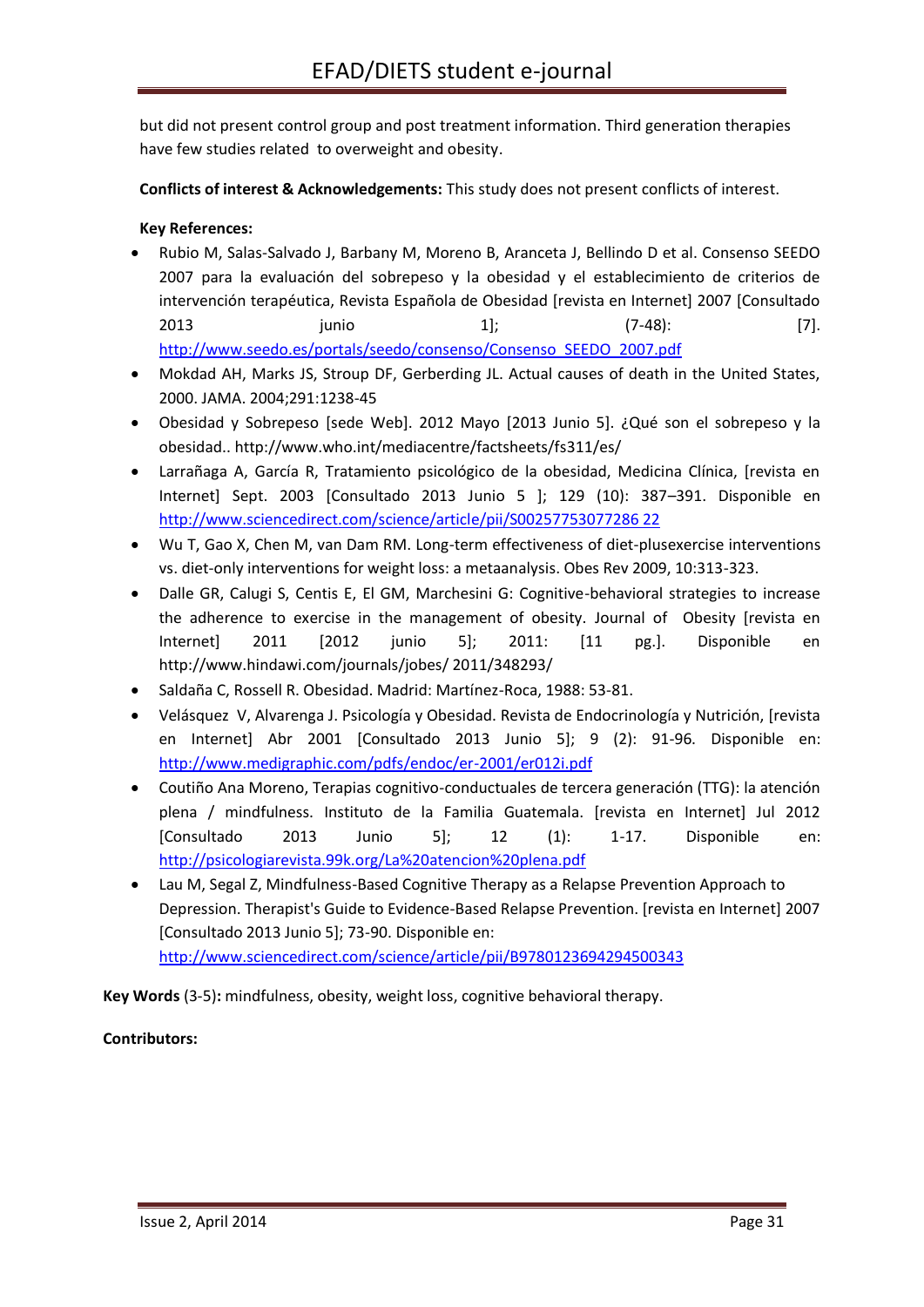# <span id="page-31-0"></span>**ANALYSIS OF GLUTEN CONTAMINATION IN SPECIAL DIETARY-USE GLUTEN-FREE PRODUCTS AND INVESTIGATION OF THEIR REGULATORY COMPLIANCE**

**Author name:** Flóra Juhász

**Institution:** Department of Dietetics and Nutritional Sciences, Faculty of Health Sciences, Semmelweis University, Budapest, Hungary

#### **Author contact detail:** [florajuhasz@gmail.com](mailto:florajuhasz@gmail.com)

**Introduction:** Celiac disease is a genetically determined autoimmune disease, which is primarily characterized by intestinal mucosal damage and malabsorption. The process is triggered by alphagliadin, secalin, hordein, and avenin found in wheat, rye, barley and oats respectively, as well as in food products made by using these ingredients, when entering the body. Celiac disease affects 0.5% to 1% of the general population.

**Methods:** *Study aims:* The aim of the present study was to measure the contamination of special dietary-use gluten-free products and the compliance of these products with the legal regulations. The gluten content of commercially available gluten-free products cannot exceed 20 mg/kg as specified in the decree. The gluten content of extremely low gluten-content food products can range from 20 mg/kg to 100 mg/kg. Manufacturers take responsibility and guarantee that there is no contamination in these products. However, in some cases there is a risk of contamination due to impurities of the raw materials. *Analyzed samples:* For the study's purposes, the products of six different manufacturers were chosen. Twenty gluten-free products available in Hungarian retail outlets were analysed. Products of both Hungarian and international manufacturers are included in the analyzed samples (n=2). The analyzed products are classified into the following categories: ready-to-consume, flour mixes and other products. The samples were analyzed in two parallel measurements. The R5 antibody-based ELISA method was chosen as it is the measurement method officially accepted by the Codex Alimentarius Comission to measure gliadin contamination. The Veratox for Gliadin R5 Kit of the Neogen Corporation was used. The results were detected by Thermo Scientific Multiscan FC ELISA Reader.

**Bioethics:** This thesis was approved by the Ethics Codex of the Faculty of Health Sciences, Semmelweis University, Budapest, Hungary.

**Results:** The percentage of contaminated samples are given below. 15% of the samples did not meet the above requirements but contained contamination in excess of the limit values. Samples exceeding the 20 mg/kg threshold were only found in the flour-mixes category, no non-compliant samples were found either among ready-to-consume products or among other products. 30% of samples were contaminated with gluten in flour mixes category. However, none of the samples exceeded the 100 mg/kg threshold. The above samples represent products that are sold as glutenfree products, although, not all met the criteria for very low gluten-content food products.

**Discussion:** In conclusion, no samples of excessively high contamination were identified but even lower levels of contamination are not permissible, since they lead to further deterioration in the condition of celiac disease patients, who should follow a strict gluten free diet. Therefore, it is necessary to encourage greater caution among manufacturers. It would make sense to regulate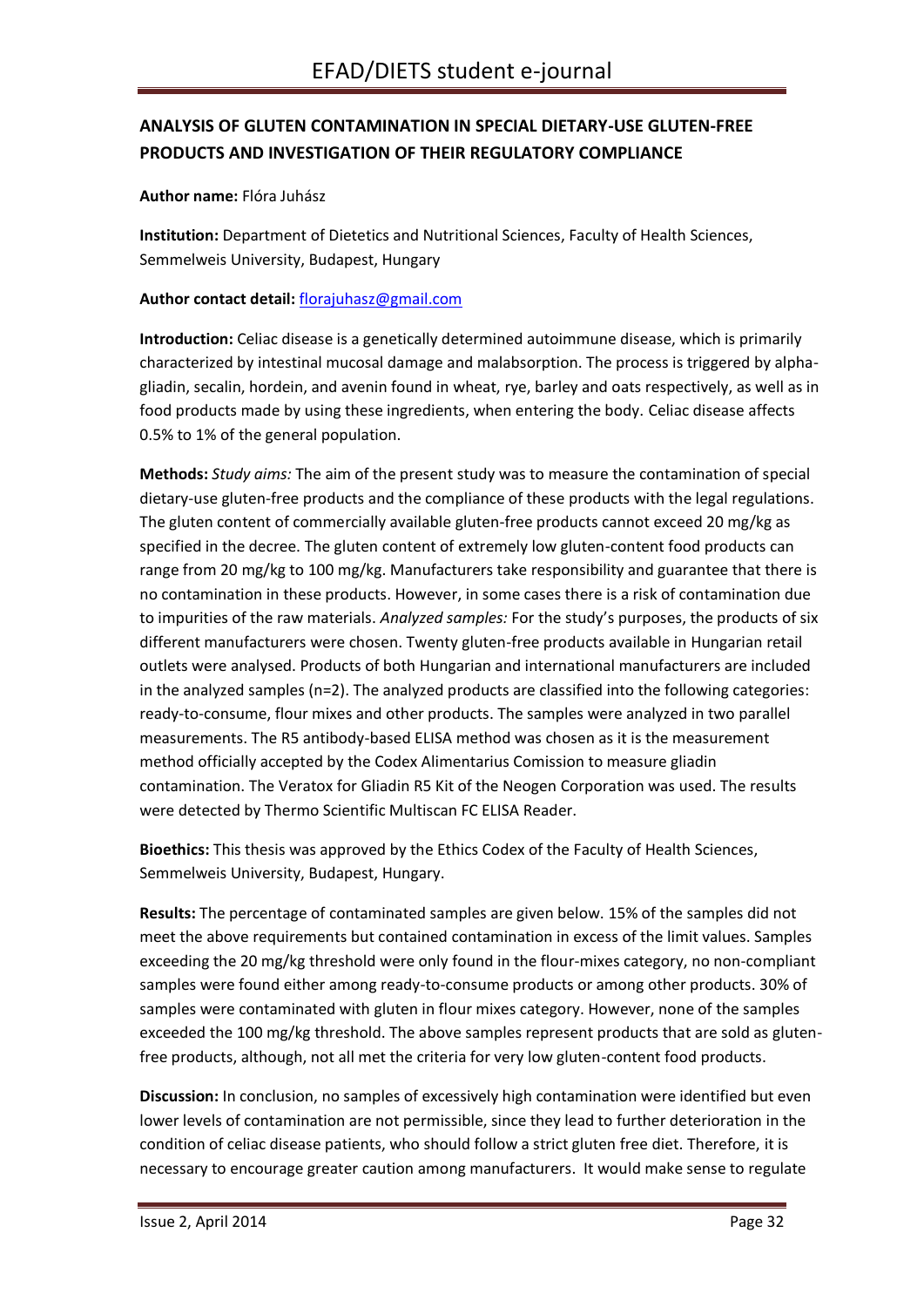the introduction of kits that can be used simply and quickly for tasks ranging from the controlling of raw materials, through the entire process, to the distribution of the finished products.

**Conflicts of interest & Acknowledgements:** Acknowledgements to Dr. Zsuzsa Varga, associate professor of dietetics, for her advice and support.

#### **Key References:**

- PERAAHO, M., COLLIN, P., KAUKINEN, K., KEKKONEN, L., MIETTINEN, S., & MAKI, M. (2004): Oats Can Diversify a Gluten-Free Diet in Celiac Disease and Dermatitis Herpetiformis. *Journal of the American Dietetic Association*, 104:1148-1150.
- KANERVA, P. M., SONTAG-STROHM, T. S., RYOPPY, P. H., ALHO-LEHTO, P., & SALOVAARA, H. O. (2006): Analysis of barley contamination in oats using R5 and o-gliadin antibodies. *Journal of Cereal Science*, 44;347–352.
- PRESUTTI, J.R., CANGEMI, J.R., MD, CASSIDY & HILL, D.A.(2007): Celiac disease. *American Family Physician,* 15;76(12):1795-1802.

**Key Words:** *:* celiac disease, gluten- free diet, gluten-free products, gluten contamination

**Contributors:** Dr. Zsuzsa Varga- associate professor, Department of Dietetics and Nutritional Sciences, Faculty of Health Sciences, Semmelweis University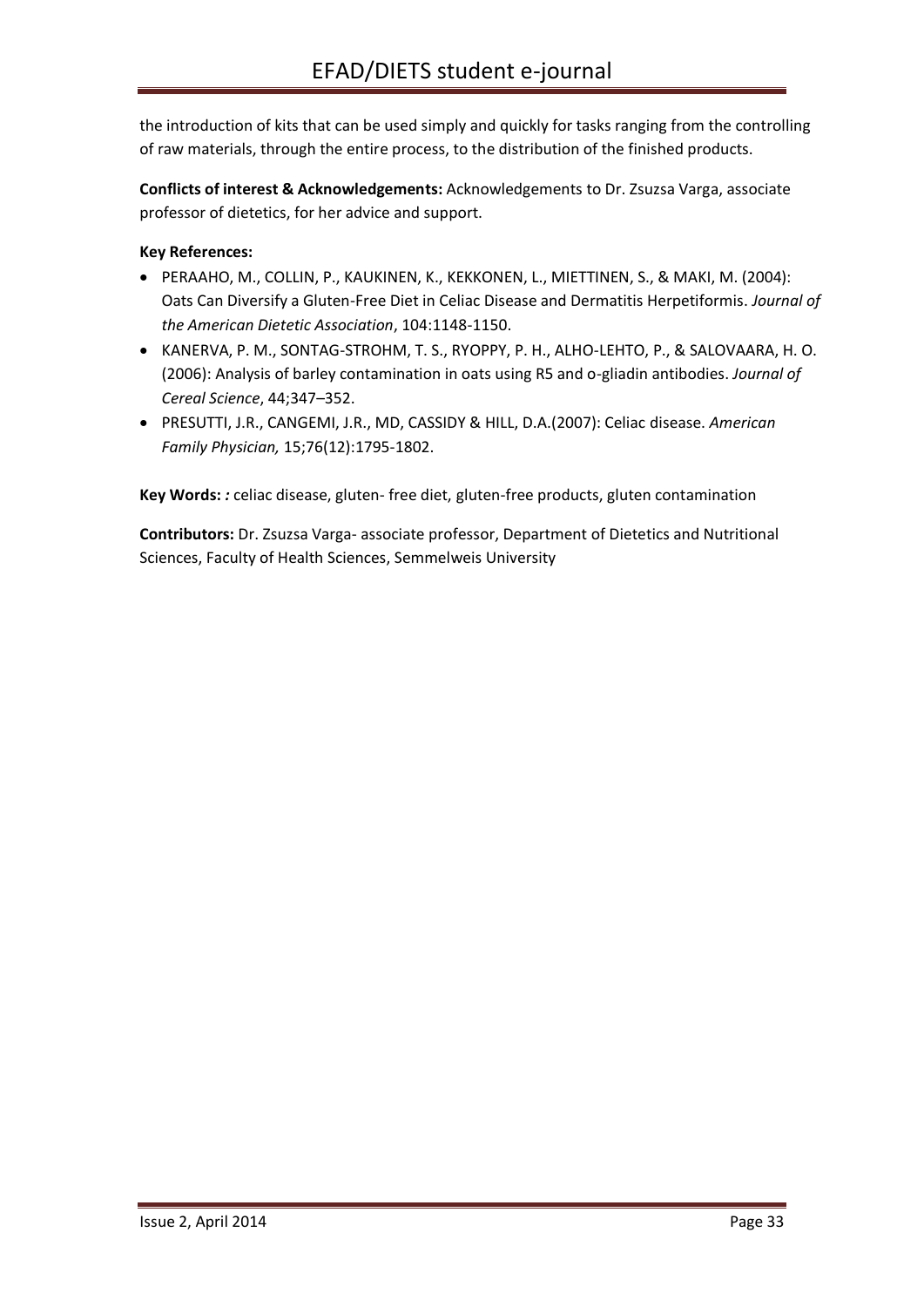# <span id="page-33-0"></span>**IN VITRO ASSESSMENT OF SURVIVAL TO GASTROINTESTINAL TRACT OF PROBIOTIC MICROORGANISMS IN KEFIR**

#### **Author(s) name:** Francisco Javier Madrid Gambín

**Institution:** University of Alicante, Department of Physiology, Genetics and Microbiology **Author(s) contact details:** [frnutricion@gmail.com](mailto:frnutricion@gmail.com)

**Introduction:** Probiotics are microorganisms that, when consumed in adequate amounts, confer a beneficial effect on the health of the host. In order to estimate the viability of probiotic microorganisms in dairy products, we proceeded to submit a sample of non-commercial kefir to an *in vitro* digestion, simulating human digestion.

**Methods:** We evaluated twotypesofexperiments, oneexperiment was composed by combined phases(gastric and intestinal) and oneexperiment composed by an intestinal phase independent of gastric phase.We produced two analog exocrine substances ejected intothe gastrointestinal lumen,the gastricjuice and the intestinal juice, using methodology of *Charteris etal.*(1998). Samples of kefir were incubated with gastricjuice for 2 hours at 37°C. Subsequently,samples were centrifuged and mixed with intestinal juice for 24 hours at 37°C. The enumeration of colony forming units (CFUs) in culture mediums MRS (anaerobiosis),MPCA and CGA, from incubated samples, allowed estimating the survival rate of different groups of microorganisms. The identification of gastrointestinal transit survivors was performed by PCR and sequencing.

**Results:** An important reduction on CFUs was observed after 1.5 hours of digestion.A decrease of 61.54±2.32 % in the viability in MPCA, 1 order of magnitude in CGA and 2 orders of magnitude in MRS were observed after the gastric phase. After the intestinal phase, only MRS medium contained colonies after 6 hours in intestinal juice (previous gastric phase) and no viable was detected after 12 hours. In the intestinal phase independent of gastric phase test, a reduction of 2-3 log units in the number of CFUs was observed in all cases.There were cell survivals after 12 hours (all culture medium). Molecular analysis of survivors showed the yeast *Saccharomyces cerevisiae* as one of the microorganisms more resistant to intestinal transit in kefir.

**Discussion:** Inthe present study, we observed that there is a possibility of adaptation of microorganisms after 1.5 hours or a possible elimination of sensitive microorganisms before that. Unsurprisingly, intestinal stress was more harmful than gastric stress due the presence of acid tolerant microorganisms. In addition, the combined experiment (according to human physiology) was more stressful than independent phases experiment due to great contrast between phases. Therefore, some results of experiment with separate steps are not solid. Many published studies do not consider the human digestive physiology.To simulate digestion, numerous models of separated phases (gastric and intestinal) are created and they could extrapolate untrusted results. Finally, it was concluded that *Saccharomyces cerevisiae* (identified in various mediums and both types of experiment) can survive to gastrointestinal stress according to the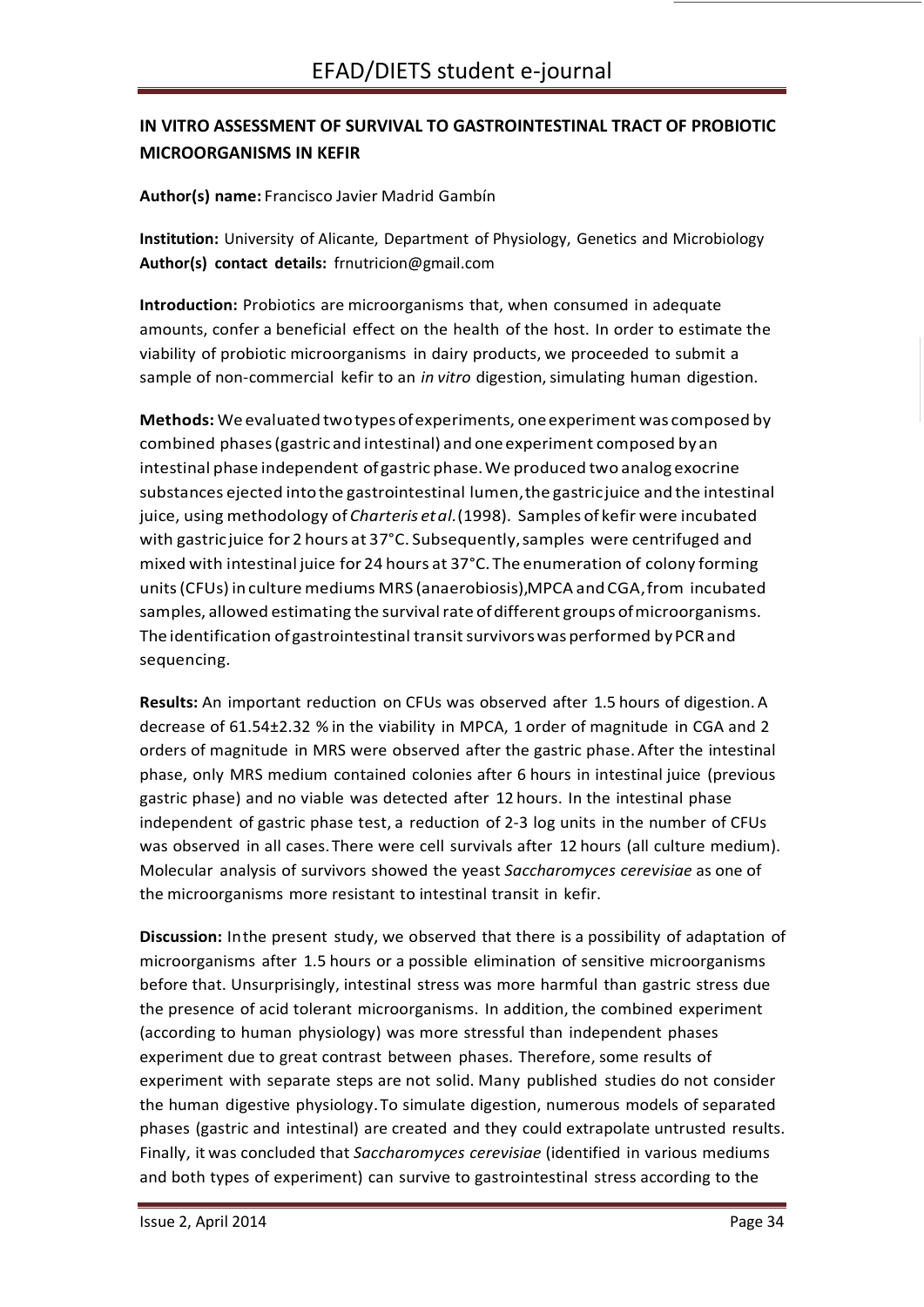literature (Martins et al., 2005; Pennacchia, Blaiotta Pepe and Villani, 2008; Tompkins, and Arcand Mainville 2011; Rajkowska and Styczyrí.ska Kunicka-2010) and causes beneficial effect in mammals (Martins et al., 2005) indicating the possibility of a beneficial effect to the host.

## **Key References:**

- Charteris, W.P., Kelly, P.M., Morelli, L., Collins, J.K., (1998). Development and application of an *in vitro* methodology to determine the transit tolerance of potentially probiotic Lactobacillus and Bifidobacterium species in the upper human gastrointestinal tract. Joumal of Applied Microbiology 84, 759- 768.
- Huang, Y., Adams, M., C. (2004). *In vitro* assessment of the upper gastrointestinal tolerance of potential probiotic dairy propionibacteria. Intemational Journal of Food Microbiology 91,253- 260.
- White TJ, Bruns T, Lee S, Taylor J (1990) Amplification and direct sequencing of fungal ribosomal RNA genes for phylogenetics. In:PCR Protocols: a guide to methods and applications. (Innis MA, Gelfand DH, Sninsky JJ, White TJ, eds). Academic Press, New York, USA, 315-322.

**Key Words (3-5)**: *Saccharomyces cerevisiae,* Probiotics, Digestion, Kefir

**Contributors**: F.J.MARTÍNEZ MOJICA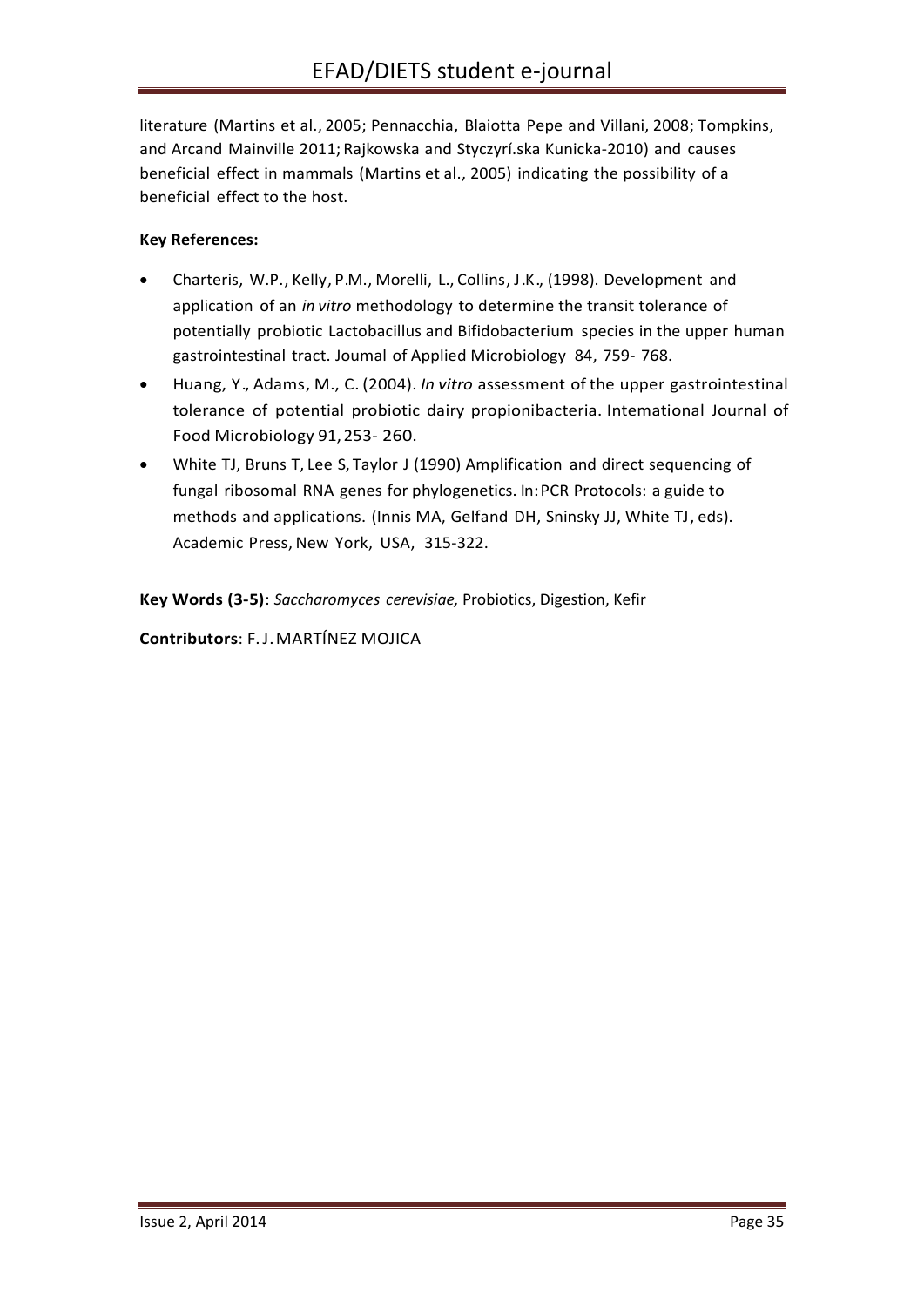# <span id="page-35-0"></span>**HEALTHY FOOD MADE EASY: AN EVALUATION OF ITS EFFECTIVENESS AS A PEER-LED COMMUNITY NUTRITION AND COOKING PROGRAMME**

#### **Author(s) name:** Eileen O'Brien

**Institution:** BSc Human Nutrition and Dietetics, Dublin Institute of Technology, Dublin 8.

**Author(s) contact details:** Email: eileenobrien103@gmail.com

**Introduction:** Internationally it is recognised that individuals of low socio-economic status (SES) experience higher rates of mortality, morbidity<sup>1</sup>, and poorer diet quality<sup>2</sup>. It has also been found that disadvantaged women living with children and women in lone-adult family units are at an increased risk of consuming a poor diet<sup>3</sup>. Healthy Food Made Easy (HFME) is a peer-led community nutrition and cooking programme which aims to improve dietary behaviours, cooking skills and nutritional knowledge in order to reduce diet-related diseases. We aimed to evaluate HFME in terms of (i) improving self-reported dietary behaviour, nutritional knowledge and selfefficacy, (ii) ascertaining effectiveness among sub-groups of participants, and (iii) providing recommendations to guide future development of HFME.

**Methods: Design**: Observational, comparison-group impact evaluation. **Setting**: Peer-led community nutrition and cooking programme delivered in an urban community in Dublin, Ireland. **Subjects**: 91 female participants; 61 post-course participants who had attended HFME 8-12 months previously and 30 pre-course participants. **Methods**: A telephone-assisted questionnaire was used to elicit all data including quantitative and qualitative responses relating to dietary behaviours, nutritional knowledge and self-efficacy. Mann-Whitney U tests and Chi-square tests for Independence were used to analyse quantitative data and to determine effectiveness of the programme. Sub-group analysis was carried out based on age, education, family demographics and area deprivation index score.

**Bioethics:** Undergraduate projects are subject to consideration by the Final-Year Research Project Committee (comprised of academic staff from the DIT and TCD) which reviews and approves each project for compliance with the Declaration of Helsinki.

**Results:** Comparison of the pre- and post-course participants illustrated that HFME is effective in reducing consumption of fast food (*P*<0.05), improving self-efficacy in cooking a meal from basic ingredients (*P*<0.05) and shopping for a healthy diet on a budget (*P*<0.05). Post-course individuals categorised as "confident" in cooking reported lower fast food consumption (*P*<0.05), increased frequency of breakfast consumption (*P*<0.05), and were less likely to cook ready-meals (*P*<0.05) than those categorised as "not confident". Younger women (<39 years) were more likely to consume fast food (*P*<0.05) and soft drinks (*P*<0.005) and less likely to consume breakfast (*P*<0.05). Women living with children were more likely to consume fast food (*P*<0.05) and less likely to consume breakfast (*P*<0.005). There was no significant difference between the pre- and post-course individuals in terms of nutritional knowledge or consumption of fruit, vegetables, soft drinks, breakfast or wholegrain pasta/rice and bread.

**Discussion and Conclusion:** HFME is effective in terms of improving dietary behaviours and selfefficacy, but not nutritional knowledge among low SES individuals. This study highlights the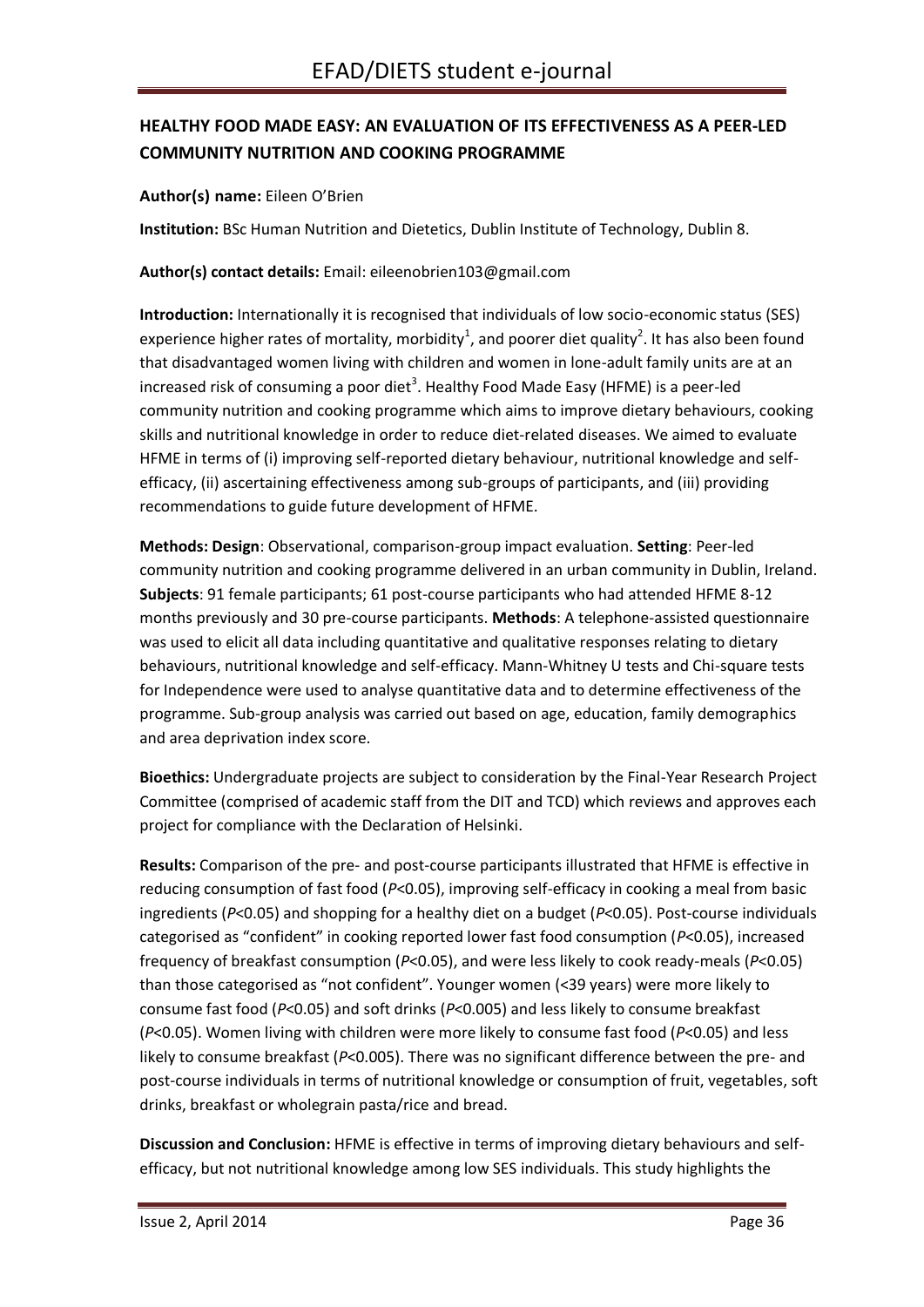importance of building self-efficacy and confidence in order for dietary behaviour change to occur. Limitations to this study include a small sample size, different pre- and post-course groups and self-reporting of dietary behaviour. Recommendations for development of the programme include: (i) build cooking confidence through increased focus on practical cooking component of sessions; (ii) create link with local community garden and stress-management classes; (iii) target young women and mothers with tailored dietary messages; (iv) follow-up classes.

**Conflicts of interest & Acknowledgements**: The author declares no conflicts of interest.

#### **Key References:**

- Gallo V, Mackenbach JP, Ezzati M, Menvielle G, Kunst AE, Rohrmann S et al. Social inequalities and mortality in Europe-results from a large multi-national cohort. PLoS One 2012; 7(7): e39013
- Morgan K, McGee H, Watson D, Perry I, Barry M, Shelley E. SLÁN 2007: Survey of Lifestyle, Attitudes & Nutrition in Ireland. Main Report. Department of Health and Children: Dublin, Ireland, 2008.
- Nelson M, Erens B, Bates B, Church S, Boshier T. Low income diet and nutrition survey. Summary of key findings. The Stationery Office: Norwich, UK, 2007.

**Key Words** (3-5)**:** low socio-economic status, cooking programme, health promotion, self-efficacy, dietary behaviours

#### **Contributors**:

- 1. Dr. Kate Younger, School of Biological Sciences, Dublin Institute of Technology, Dublin 8.
- 2. Kathleen Jordan, Community Dietetics, Health Service Executive, Dublin/North-East.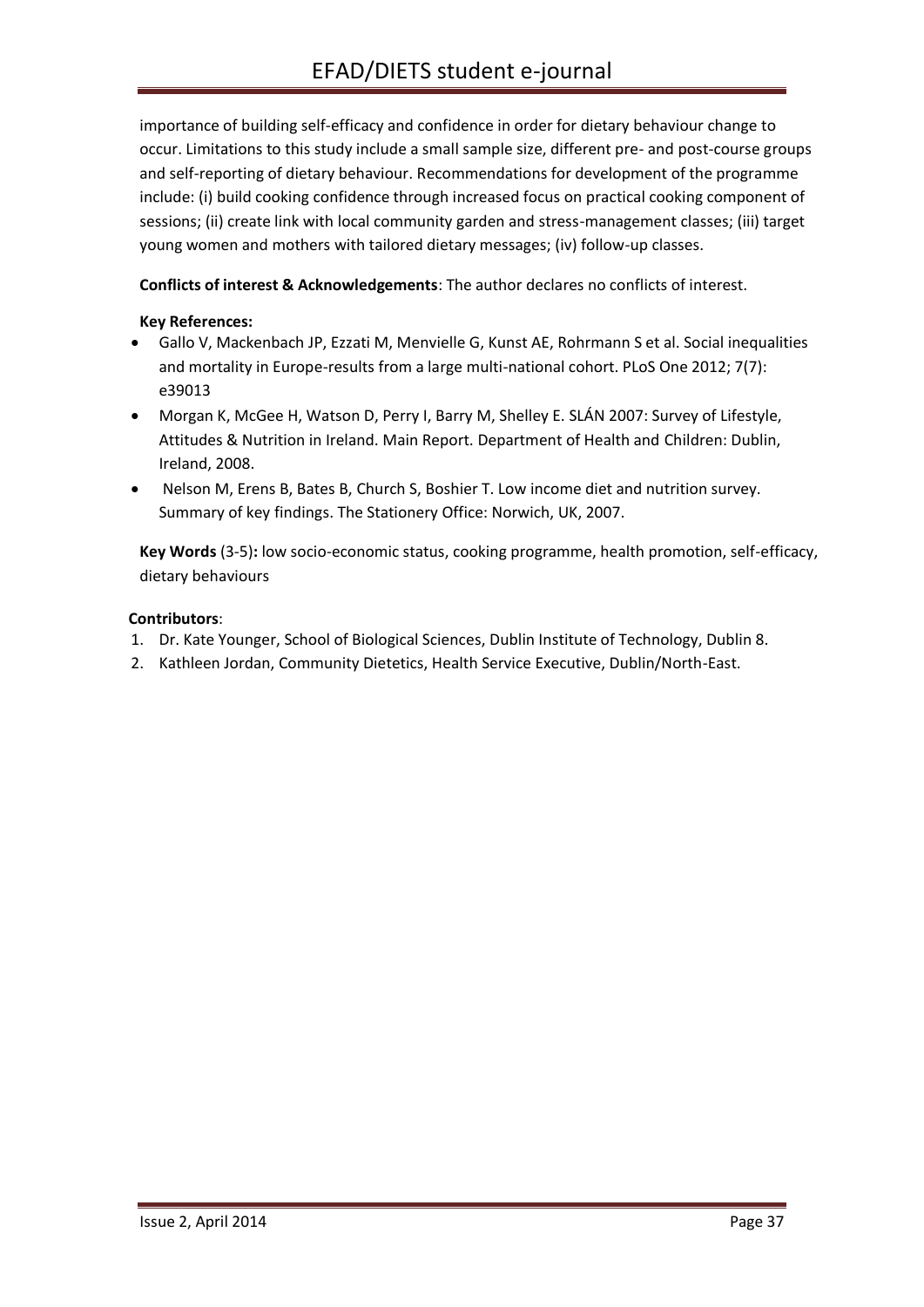# <span id="page-37-0"></span>**DESIGN OF A FOOD SAFETY SYSTEM BASED ON HAZARD ANALYSIS AND CRITICAL CONTROL POINTS (HACCP) PRINCIPLES FORA DISABLED CENTER**

**Author(s)name:**Lucía Costafreda Hernández

**Institution:** Universidad CEU San Pablo

**Author(s)contactdetails:** Lucía Costafreda Hernández. Facultad de Farmacia, Universidad CEU San Pablo, 28668 Boadilla del Monte, Madrid, Spain. Email: l.costafreda@usp.ceu.es

**Introduction:** A Hazard Analysis and Critical Control Point (HACCP) system allows the identification, evaluation and control of physical, chemical and biological hazards through the food chain, being a European legal requirement (Regulation (EC) 852/2004).Due to the relevance of its design and application, this tool must be adapted to the specific needs and peculiarities of each food chain operator. The study is focused in *Hogar Don Orione,* a private centerplaced in Madrid (Spain). At this moment,106 people with severe intellectual and physical disabilities (autism, cerebral palsy, multiple disabilities,and mental and sensory disorders, etc.) live in this center.

**Method:** A set of visits was required to get the informationfor the design of the HACCP system(flowchart activity, processes, procedures, menus, etc.).HACCP plan was set based on seven principles included in Regulation (EC) 852/2004)and the *Codex Alimentarius*:

- 1. Identifying any hazards that must be prevented, eliminated or reduced to acceptable levels.
- 2. Identifying the critical control points (CCP´s).
- 3. Establishing critical limits at critical control points.
- 4. Establishing and implementing effective monitoring procedures at critical control points.
- 5. Establishing corrective actions when monitoring indicates that a critical control point is not under control.
- 6. Establishing verification procedures.
- 7. Establishing documents and records commensurate with the nature and size of the food business.

**Bioethics:** Privacy and confidentiality of resident's data have been respected. The distribution of their data is completely forbidden.

**Results:** The scope of the developed HACCP study is "to prepare and servemeals in *Hogar Don Orione*".To identify and evaluate specific hazards in the target center, food was classified according with the nature of the hazards (physical, chemical and biological) and the heat treatment applied to each kind of food. HACCP system involves specific and general control measures described as:

- Critical Control Points(specific control measures):
- Control of food chain temperature.
- Vegetable disinfection.
- Renewal of frying oil, etc.
- Hygiene General Prerequisites (general control measures).It involves controlled conditions through different plans (e.g. cleaning and disinfection), which ensure food safety and make